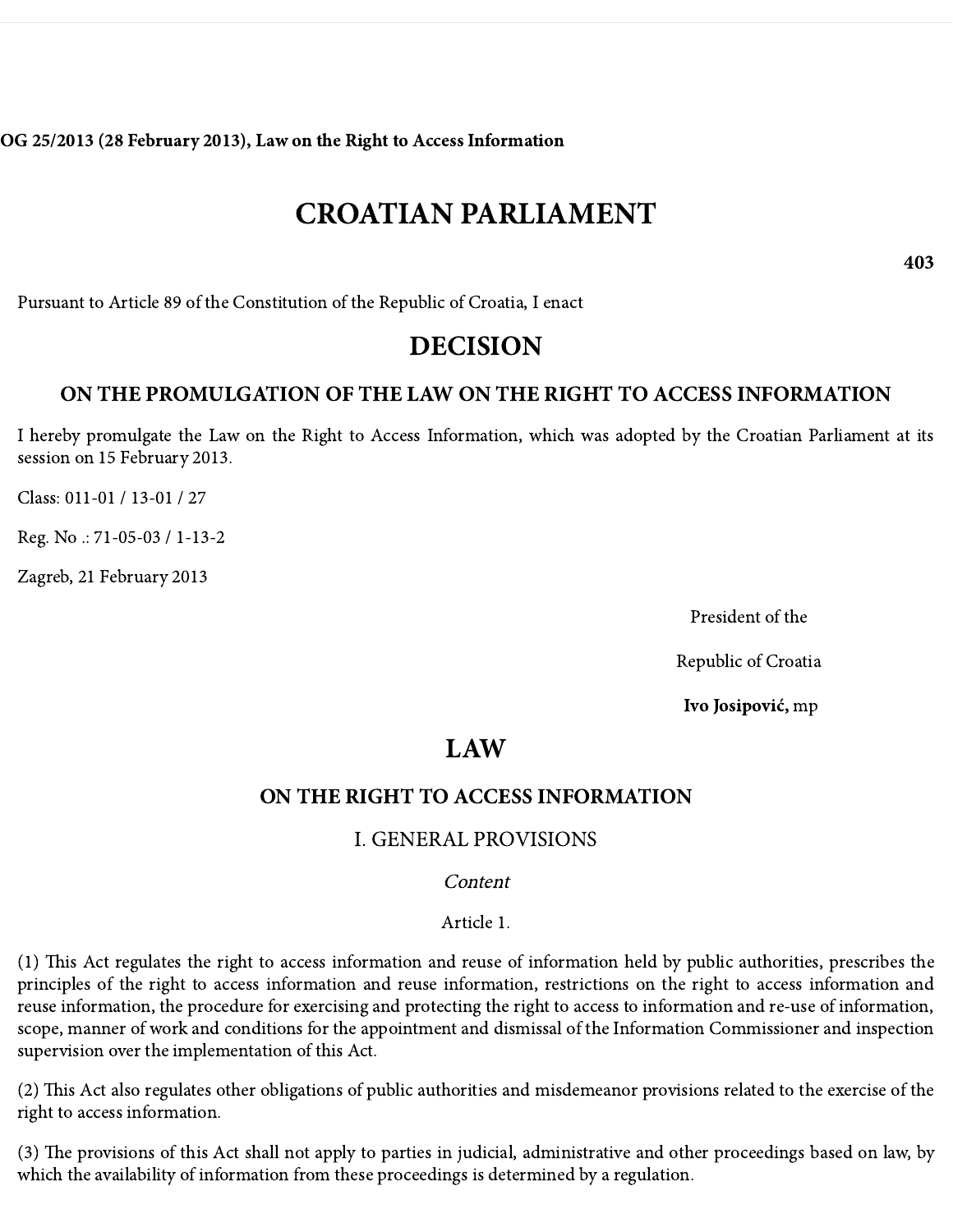$(4)$  The provisions of this Act shall not apply to information for which there is an obligation to maintain secrecy, in accordance with the law governing the security intelligence system of the Republic of Croatia.

(5) The provisions of this Act shall not apply to information that is classified information owned by an international organization or other state, and classified information of public authorities that is created or exchanged in cooperation with international organizations or other states.

#### Compliance with European Union regulations

#### Article 2

This Act contains provisions that are in line with the following acts of the European Union:

- Directive 2003/98 / EC of the European Parliament and of the Council of 17 November 2003 on the re-use of public sector information,

- Regulation 1049/2001 of the European Parliament and of the Council of 30 May 2001 regarding public access to European Parliament, Council and Commission documents.

#### Goal

#### Article 3

The aim of this Act is to enable and ensure the exercise of the right to access information guaranteed by the Constitution of the Republic of Croatia, as well as to the re-use of information by natural and legal persons through openness and publicity of public authorities.

#### Gender neutrality of expression

#### Article 4

Terms used in this Act and regulations adopted on the basis thereof, which have a gender meaning, regardless of whether they are used in the masculine or feminine gender, equally cover the masculine and feminine gender.

#### Terms

#### Article 5

Certain terms in this Act have the following meaning:

1) "User of the right to access information and reuse information" (hereinafter: user) is any domestic or foreign natural and legal person;

2) "Public authorities", in the sense of this Act, are state administration bodies, other state bodies, bodies of local and regional self-government units, legal persons with public powers and other persons to whom public powers have been transferred, legal persons whose is the founder of the Republic of Croatia or local or regional self-government units, legal entities and other persons performing public service, legal entities that are fully financed from the state budget or from the budgets of local and regional self-government units, as well as companies in which the Republic of Croatia and local and regional self-government units have separate or joint majority ownership;

3) "Information" is any information held by a public authority in the form of a document, record, file, register or in any other form, regardless of the manner in which it is presented (written, drawn, printed, recorded, magnetic, optical, electronic or some other record);

4) "International information" is information provided to the Republic of Croatia by a foreign state or international organization with which the Republic of Croatia cooperates or is a member;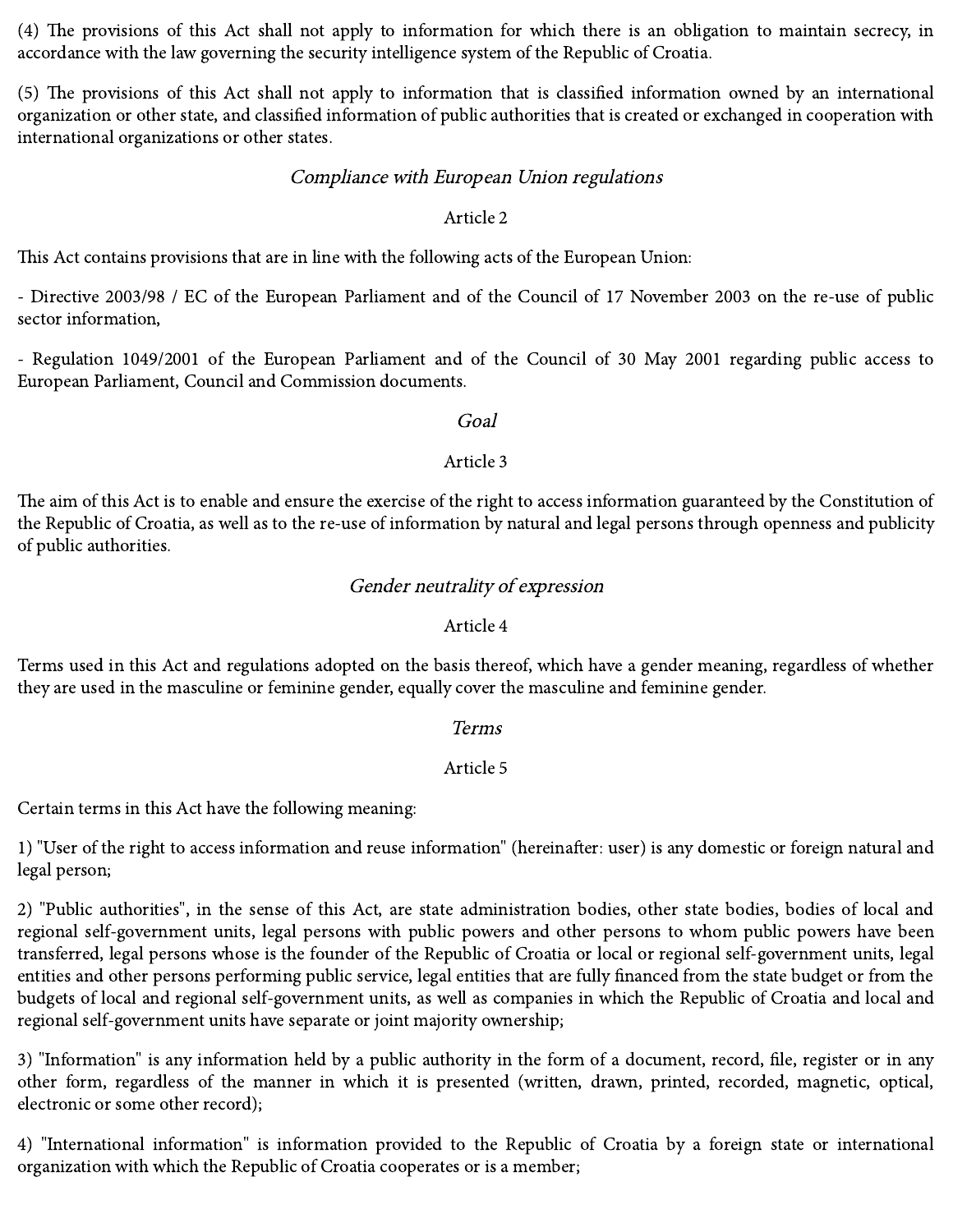5) "Right of access to information" includes the right of users to request and receive information as well as the obligation of public authorities to provide access to requested information, ie to publish information regardless of the request when such disclosure arises from an obligation determined by law or other regulation;

6) "Reuse" means the use of information by public authorities by natural or legal persons, for commercial or noncommercial purposes other than the original purpose, in the context of the public work for which that information was produced. The exchange of information between public authorities for the purpose of performing tasks within their scope does not constitute re-use;

7) "Proportionality and public interest test" is an assessment of the proportionality between the reasons for providing access to information and the reasons for restricting and providing access to information if the public interest prevails;

8) "Owner of information", in the sense of this Act, is a competent public authority of the Republic of Croatia or a foreign state or an international organization, within the scope of which the information was created;

9) "Central Catalog of Official Documents of the Republic of Croatia" is a publicly available tool on the Internet that provides users with permanent access to documents stored in the database of electronic documents and / or physical collections through the full text and / or edited set of metadata;

10) "Information Commissioner" (hereinafter: the Commissioner) is an independent state body for the protection of the right to access information.

# II. PRINCIPLES

## The principle of publicity and free access

#### Article 6

The information is available to any domestic or foreign natural and legal person in accordance with the terms and restrictions of this Act.

#### The principle of timeliness, completeness and accuracy of information

#### Article 7

The information published or provided by public authorities must be timely, complete and accurate.

### The principle of equality

#### Article 8

(1) The right to access information and re-use information belongs to all users in the same way and under the same conditions. Users are equal in its realization.

(2) Public authorities may not place users in an unequal position, in particular in such a way that information is provided to certain users before others or in a way that is particularly favorable to them.

#### The principle of disposing of information

#### Article 9

The user who disposes of the information in accordance with this Law, has the right to make that information public.

# III. OBLIGATIONS OF PUBLIC AUTHORITIES

# Publication of information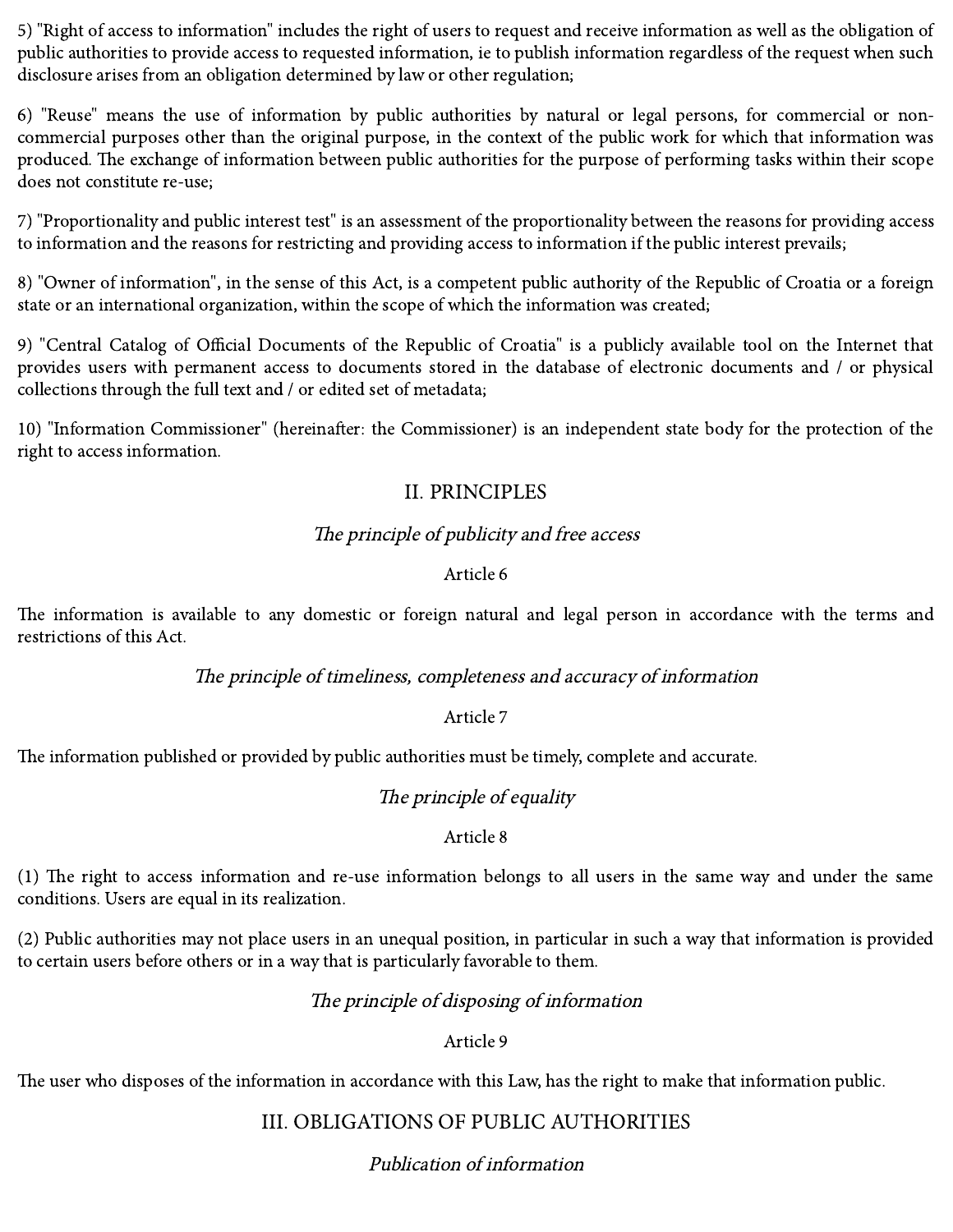(1) Public authorities are obliged to publish on the website in an easily searchable manner:

1) laws and other regulations related to their field of work;

2) general acts and decisions they make, which affect the interests of users, with the reasons for their adoption;

3) draft laws and other regulations and general acts they adopt, in accordance with the provisions of Article 11 of this Act;

4) annual plans, programs, strategies, instructions, work reports, financial reports and other relevant documents related to the field of work of public authorities;

5) data on the source of financing, budget and budget execution;

6) information on awarded grants, grants or donations, including the list of beneficiaries and the amount;

7) information on its internal organization, with the names of the heads of bodies and heads of organizational units and their contact details;

8) minutes and conclusions from official sessions of public authorities and official documents adopted at those sessions, as well as information on the work of formal working bodies within their competence;

9) information on public procurement procedures and tender documentation and information on contract execution;

10) information on announced tenders and tender documentation;

11) registers and databases or information on registers and databases within their competence and manner of access;

12) information on the manner of exercising the right to access information and re-use of information with contact information of the information officer;

13) the amount of the fee for access to information and re-use of information, according to the criteria referred to in Article 19, paragraph 3 of this Act;

14) most frequently requested information;

15) other information (news, press releases, data on other activities).

(2) The documents referred to in paragraph 1, items 2, 3 and 4 of this Article shall be submitted by public authorities to the Central Catalog of Official Documents of the Republic of Croatia for their permanent availability and re-use of information, and the public authority responsible for enacting laws and bylaws and documents referred to in paragraph 1, item 1 of this Article. The Croatian Information and Documentation Referral Agency (HIDRA) manages and maintains the Central Catalog of Official Documents of the Republic of Croatia.

(3) The manner of organizing and maintaining the Central Catalog of Official Documents of the Republic of Croatia shall be prescribed by an ordinance of the Minister competent for general administration affairs.

(4) The provisions of this Article shall not apply to information for which there are restrictions on the right of access under the provisions of this Act.

### Publication of documents for the purpose of public consultation

### Article 11

(1) Public authorities responsible for drafting laws and by-laws are obliged to publish on their websites, together with the annual plan of normative activities and the plan of consultations on draft laws and other regulations related to their field of work, in order to inform the public.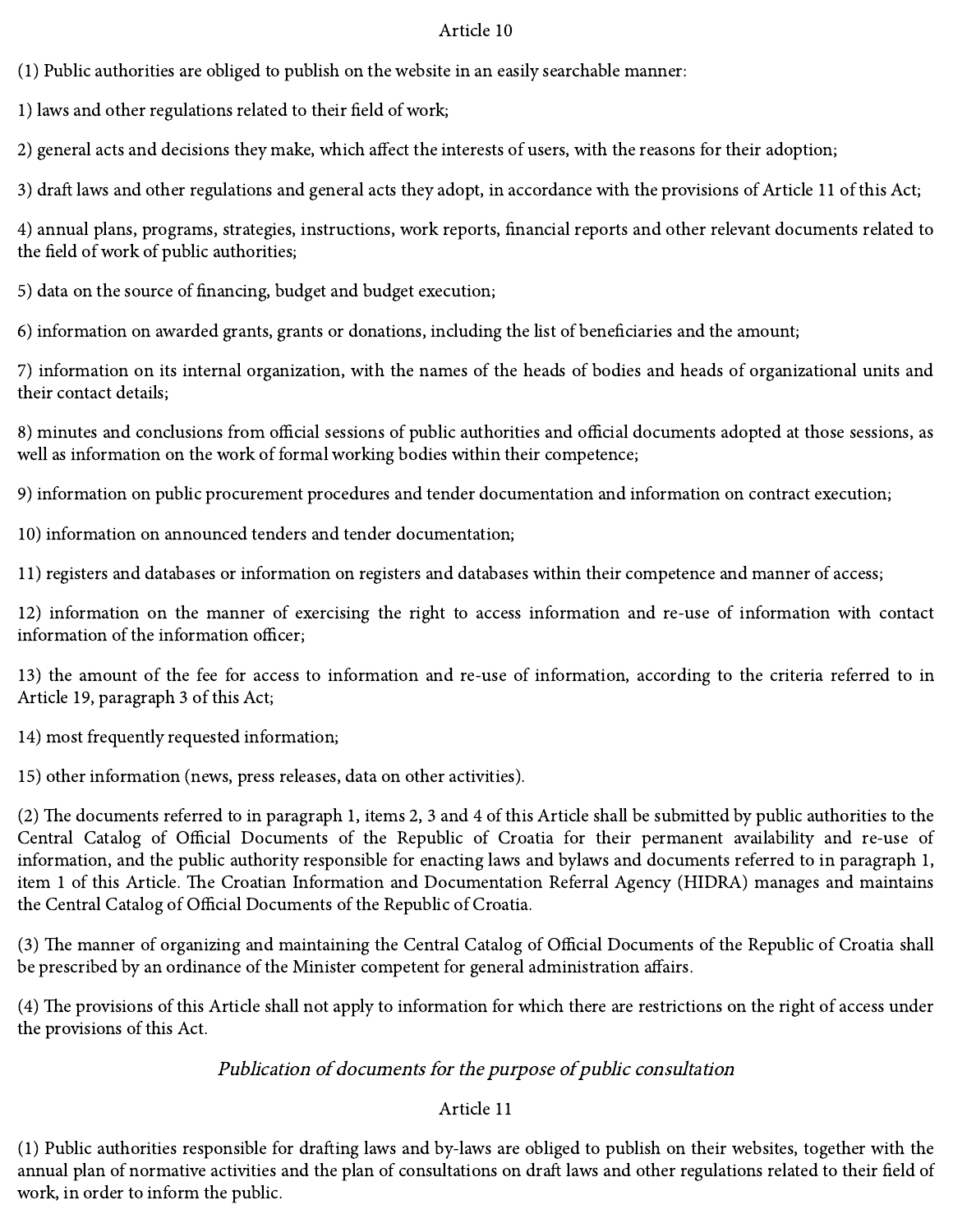$(2)$  The public authorities referred to in paragraph 1 of this Article shall publish on the website a draft law and other regulation on which a public consultation is held with the interested public, as a rule lasting 30 days, with the publication of the reasons for adoption and objectives they want to achieve by counseling.

(3) After the consultation, public authorities are obliged to inform the interested public about the accepted and nonaccepted remarks and proposals via their website, where they should publish a report on the conducted consultation with the interested public, which they submit to the Government of the Republic of Croatia.

 $(4)$  The provisions of paragraphs 1, 2 and 3 of this Article shall be applied in an appropriate manner in the procedure of adopting general acts of local and regional self-government units and legal persons with public authority, which regulate issues within their scope, directly meet the needs of citizens or other issues of interest for the general welfare of citizens and legal entities in their area, or in the field of their activities (arrangement of settlements and housing, spatial planning, utilities and other public services, environmental protection, etc.).

## Publicity of work

#### Article 12

(1) Public authorities are obliged to inform the public about:

1) the agenda of sessions or sessions of official bodies and the time of their holding, the manner of work and the possibilities of direct insight into their work,

2) the number of persons who can at the same time be provided with a direct insight into the work of public authorities, whereby the order of reporting must be taken into account.

(2) Public authorities are not obliged to provide direct insight into their work when it comes to issues in which the public must be excluded by law, or if it is information for which there are restrictions on the right of access under the provisions of this Act.

### Information Officer

#### Article 13

(1) In order to ensure the right of access to information, a public authority is obliged to issue a decision appointing a special official responsible for resolving the exercise of the right of access to information (hereinafter: information officer).

(2) The public authority is obliged to inform the public about the official data on the information officer.

(3) Information officer:

1) perform the tasks of regular publication of information, in accordance with the internal structure of public authorities, as well as resolving individual requests for access to information and re-use of information,

2) improve the manner of processing, classifying, storing and publishing information contained in official documents related to the work of public authorities,

3) provide the necessary assistance to applicants in connection with the exercise of the rights established by this Act.

(4) The public authority is obliged to inform the Commissioner about the decision on the appointment of the information officer within one month from the decision on the appointment of the information officer.

(5) The Commissioner shall keep the Register of Information Officers.

### Official register

#### Article 14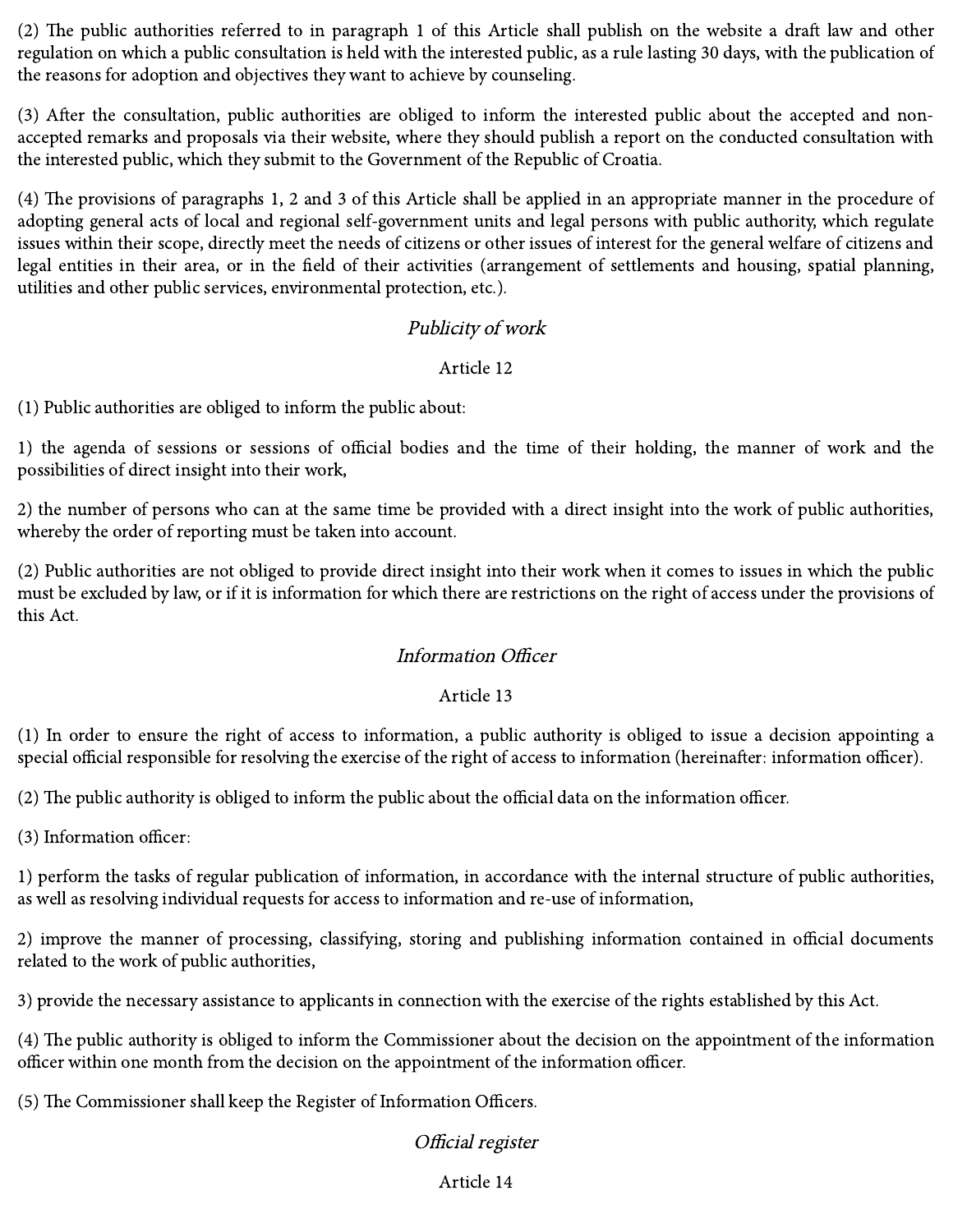(1) A public authority body shall keep a special official register of requests, procedures and decisions on exercising the right to access information and reuse information, in accordance with the provisions of this Act.

(2) The structure, content and manner of keeping the official register shall be prescribed by an ordinance of the minister competent for general administration affairs.

# IV. RESTRICTIONS ON THE RIGHT TO ACCESS INFORMATION

#### Restrictions and their duration

#### Article 15

(1) Public authorities shall restrict access to information concerning all proceedings conducted by the competent authorities in pre-investigation and investigative actions during the duration of those proceedings.

(2) Public authorities may restrict access to information:

1) if the information is classified by the level of secrecy, in accordance with the law governing the secrecy of data;

2) if the information is a business or professional secret, in accordance with the law;

3) if the information is a tax secret, in accordance with the law;

4) if the information is protected by the law governing the field of personal data protection;

5) if the information is in the process of being prepared within a public authority, and its publication before the completion of the production of complete and final information could seriously disrupt the decision-making process;

6) if access to information is restricted in accordance with international agreements,

7) in other cases determined by law.

(3) Public authorities may restrict access to information if there are grounds to suspect that its disclosure would:

1) prevented the efficient, independent and impartial conduct of judicial, administrative or other legally regulated proceedings, execution of a court decision or sentence,

2) disable the work of bodies that perform administrative supervision, inspection supervision, ie supervision of legality,

3) infringed the intellectual property right, except in the case of the express written consent of the author or owner.

(4) Information restricting the right of access for the reasons stated in paragraph 3, item 3 of this Article shall become available to the public when determined by the person who could be harmed by publishing the information, but no later than 20 years from the day when the information incurred, unless a longer period is specified by law or other regulation.

(5) If the requested information also contains information subject to the restriction referred to in paragraphs 2 and 3 of this Article, the remaining parts of the information shall be made available.

(6) The information shall be made available to the public after the reasons on the basis of which the public authority restricted the right of access to information cease to exist.

### Proportionality and public interest test

### Article 16

 $(1)$  The public authority responsible for handling the request for access to information referred to in Article 15, paragraph 2, items 2, 3, 4, 5, 6 and 7 and paragraph 3 of this Act shall, prior to decision-making, conduct a proportionality and public interest test. The owner of the information referred to in Article 15, paragraph 2, item 1 of this Act, according to the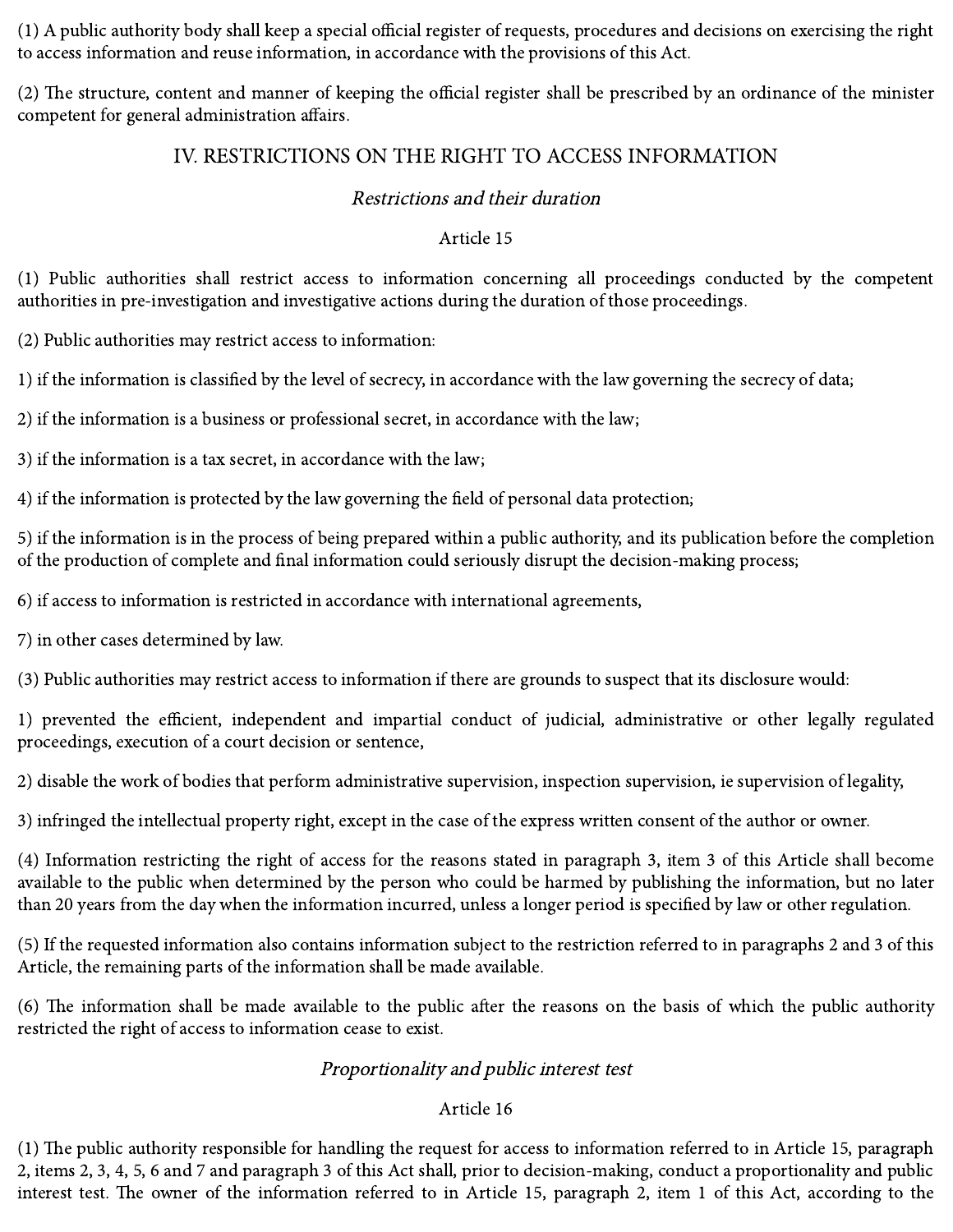previously obtained opinion of the Office of the National Security Council, is obliged to conduct a proportionality and public interest test before making a decision.

(2) When conducting the test of proportionality and public interest, the public authority shall determine whether access to information may be restricted in order to protect any of the protected interests referred to in Article 15, paragraphs 2 and 3 of this Act. in each case, that interest was seriously harmed and whether the need to protect the right to a restriction or the public interest prevailed. If the public interest outweighs the harm to the protected interests, the information will be made available.

(3) Information on the disposal of public funds shall be available to the public without conducting the procedure referred to in paragraph 1 of this Article, unless the information constitutes classified information.

# V. PROCEDURAL PROVISIONS

## Ways of exercising the right to access information

#### Article 17

(1) Public authorities are obliged to provide access to information:

1) timely publication of information on its work in an appropriate and accessible manner, ie on the websites of public authorities or in the public media and the Central Catalog of Official Documents of the Republic of Croatia, for the purpose of informing the public,

2) by providing information to the user who submitted the request in one of the following ways:

- direct provision of information,

- providing information in writing,

- inspection of documents and making copies of documents containing the requested information,

- by submitting copies of the document containing the requested information,

- in another way that is appropriate for exercising the right of access to information.

(2) The user may indicate in the request for access to information the appropriate manner of obtaining information, and if he does not indicate the information, it shall be submitted in the manner in which the request was submitted.

#### Claim

### Article 18

 $(1)$  The user exercises the right to access information by submitting an oral or written request to the competent authority.

(2) If the request was submitted orally or by telephone, an official note shall be drawn up, and if it was submitted via electronic communication, it shall be deemed that the written request has been submitted.

(3) The written request shall contain: name and seat of the public authority to which the request is submitted, data important for recognizing the requested information, name and address of the natural person of the applicant, company, ie name of the legal person and its seat.

(4) The applicant is not obliged to state the reasons for requesting access to information, nor is he obliged to refer to the application of this Act.

### Information access fee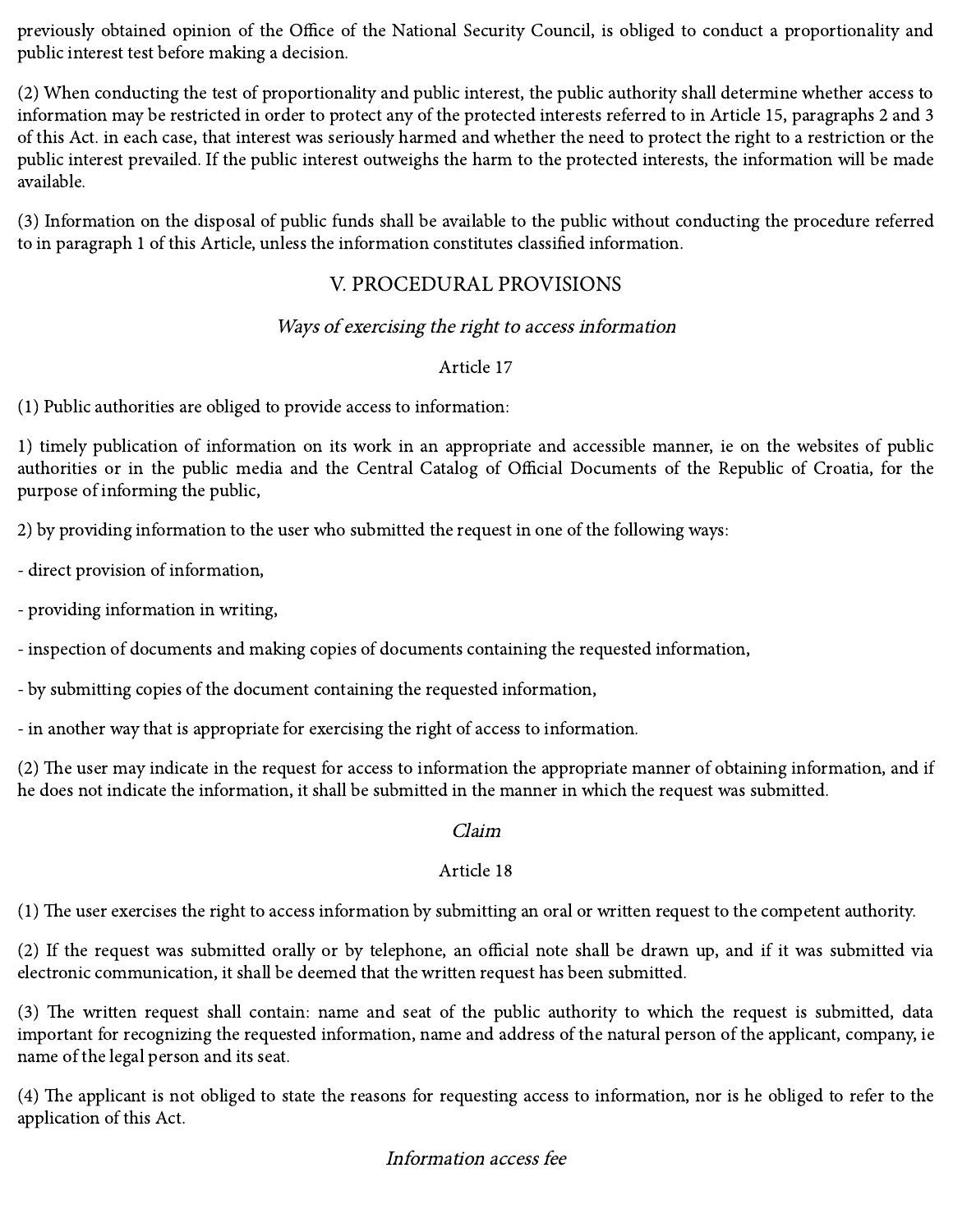(1) Administrative and court fees shall not be paid for access to information in proceedings before public authorities.

(2) The public authority has the right to request from the user compensation for the actual material costs incurred by providing the information, in accordance with Article 17 of this Act, as well as for compensation for the costs of delivery of the requested information. At the request of the user, the public authority is obliged to submit the method of calculating the fee.

(3) The criteria for determining the amount of the fee and the manner of collection of the fee referred to in paragraph 2 of this Article shall be prescribed by the Commissioner.

(4) Revenues from fees realized on the basis of paragraph 2 of this Article shall be revenues of public authorities.

#### Deadlines

#### Article 20

(1) On the basis of the request for access to information, the public authority body shall decide no later than 15 days from the day of submitting a proper request.

(2) In the event of an incomplete or incomprehensible request, the public authority body shall without delay invite the applicant to correct it within five days from the day of receipt of the invitation for correction. If the applicant does not correct the request in an appropriate manner, and on the basis of the submitted information it is not possible to determine with certainty what the requested information is, the public authority will reject the request by a decision.

### Assignment of claims

#### Article 21

(1) If a public authority body does not possess information, but has information about the body that possesses it, it shall, without delay, and no later than within eight days of receiving the request, transfer the request to that body, of which it shall inform the applicant. The deadlines for exercising the right of access to information shall be calculated from the day when the competent public authority received the assigned request.

(2) If a public authority receives a request for access to information referred to in Article 15, paragraph 2, item 1 of this Act, but is not its owner, it shall without delay, and no later than within eight days of receiving the request, transfer the request to the information owner , of which he will inform the applicant.

(3) If a public authority receives a request for access to international information, it shall without delay, and no later than within eight days of receiving the request, provide the same to the owner of the information, of which it shall notify the applicant. Exceptionally, a public authority shall act upon a request for access to international information received if it is clear from the information itself that it is intended for immediate publication.

### Extension of deadlines

#### Article 22

(1) The deadlines for exercising the right to access information may be extended by 15 days, counting from the day when the public authority should have decided on the request for access to information:

1) if the information must be requested outside the seat of the public authority,

2) if a single request requires a large number of different information,

3) if it is necessary to ensure the completeness and accuracy of the requested information,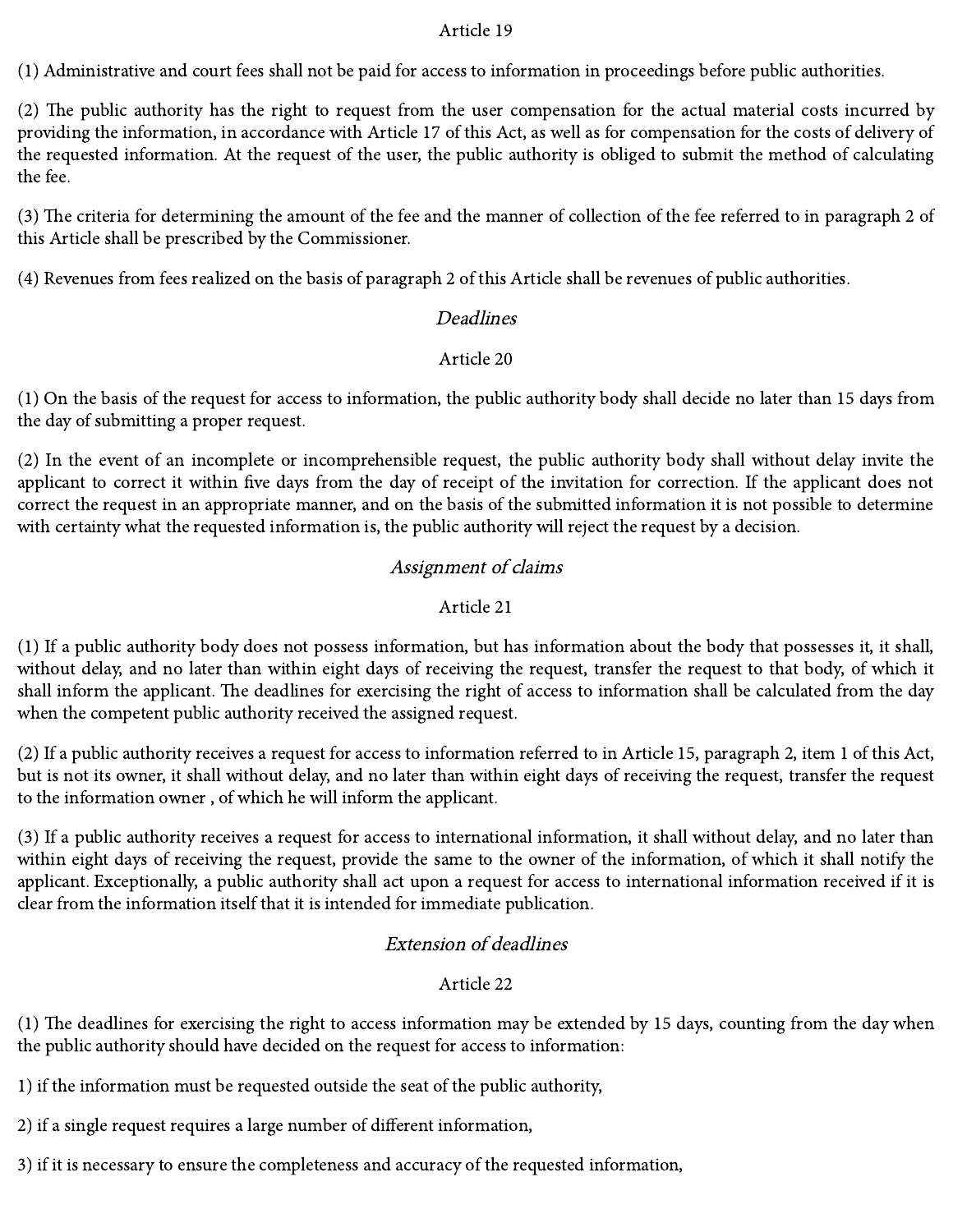4) if it is obliged to conduct a test of proportionality and public interest, in accordance with the provisions of this Act.

(2) The body of public authority shall without delay, and no later than within eight days, from the day of receipt of a proper request, inform the applicant and state the reasons for which the deadline has been extended.

#### Resolving the request

#### Article 23

 $(1)$  The public authority does not issue a decision on the request:

1) when it provides the user with access to the requested information,

2) when informing the user that he has already received the same information, and the period of 90 days from the submission of the previous request has not expired,

3) when informing the user that the information has been made public,

4) when informing the user that, as a party to the proceedings, the availability of information from judicial, administrative and other legally based proceedings has been determined by a regulation,

5) when informing the user that there is an obligation to protect or keep the information secret, in accordance with Article 1, paragraphs 4 and 5 of this Act.

(2) The public authority is obliged to notify the applicant in writing without delay of the existence of the reasons determined in paragraph 1, items 2, 3, 4 and 5 of this Article.

(3) The public authority shall issue a decision when it provides the user with access to the requested information, applying the provision of Article 16, paragraph 1 of this Act.

(4) The public authority shall reject the request by a decision if it does not possess the information and has no knowledge of where the information is located.

 $(5)$  The public authority shall reject the request by a decision:

1) if the conditions prescribed in Article 15, paragraph 1 of this Act are met,

2) if the conditions prescribed in Article 15, paragraphs 2 and 3, and in connection with Article 16, paragraph 1 of this Act are met,

3) if it determines that there is no basis for supplementing or correcting the given information referred to in Article 24 of this Law,

4) if information is requested that is not considered information in the sense of Article 5, paragraph 1, item 3 of this Act.

### Supplement and correction of information

### Article 24

(1) If the user considers that the information provided on the basis of the request is not accurate or complete, he may request its correction, ie supplementation within 15 days from the day of receiving the information.

 $(2)$  The public authority is obliged to decide on the request for supplementation, ie correction of information within 15 days from the day of receipt of the request, in accordance with the provisions of Article 23 of this Act.

### Complaint

#### Article 25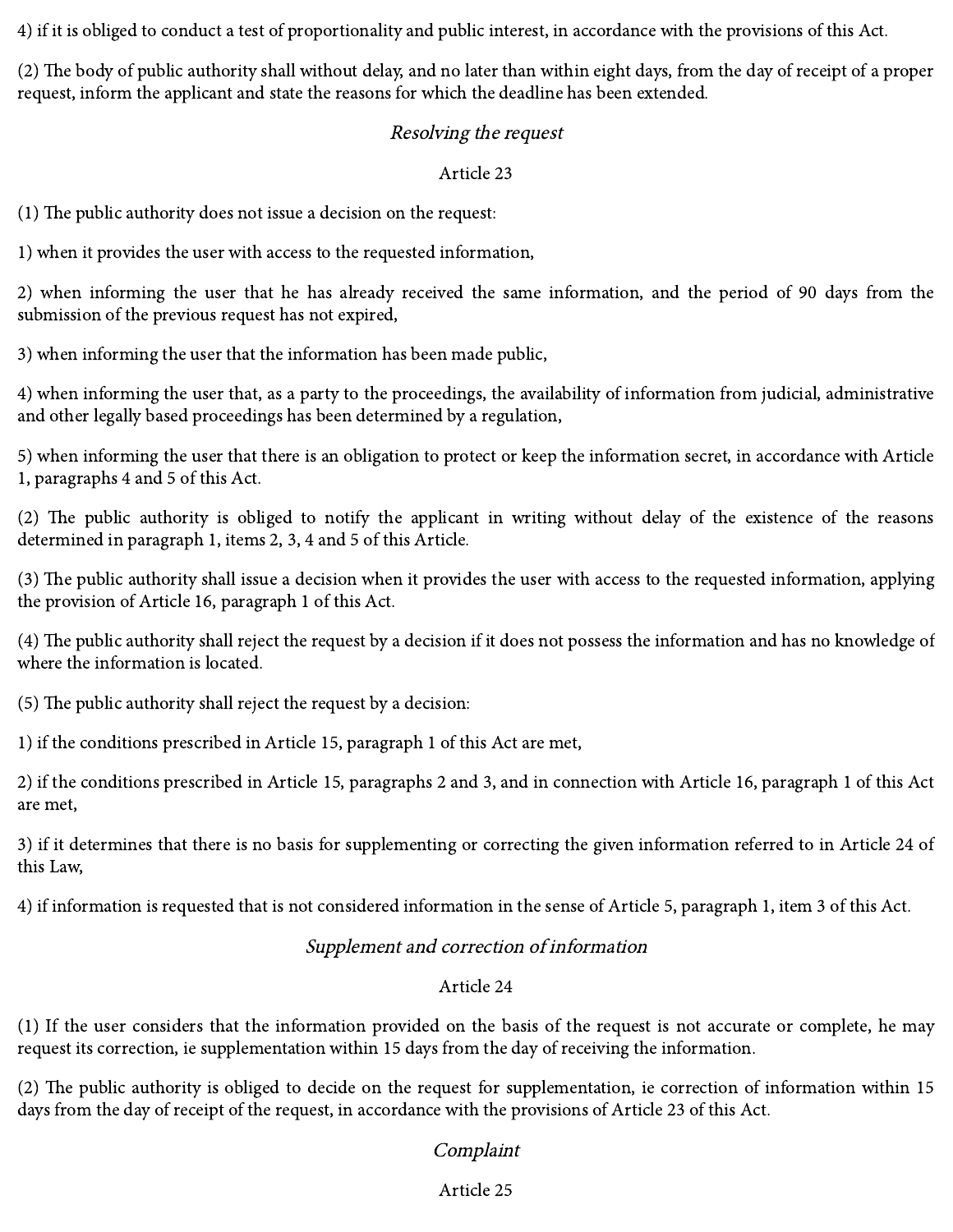(1) An appeal may be lodged with the Commissioner against the decision of a public authority body within 15 days from the day of delivery of the decision.

(2) An appeal may also be lodged when the public authority body, within the prescribed time limit, does not decide on the applicant's request.

(3) The Commissioner is obliged to make a decision on the appeal and deliver it to the party, through the first-instance body, no later than within 30 days from the day of submitting a proper appeal.

(4) Public authorities are obliged to provide the Commissioner in the procedure on appeal against the decision on restriction of information referred to in Article 15, paragraphs 2 and 3 of this Act with access to information that is the subject of the procedure. For the information referred to in Article 15, paragraph 2, item 1 of this Act, the Commissioner shall request the opinion of the Office of the National Security Council, in accordance with the law governing the confidentiality of data.

(5) When the Commissioner in the appeal procedure needs to examine the correctness of the conducted test of proportionality and public interest, ie conduct the test of proportionality and public interest, the decision on appeal shall be made and delivered to the party, through the first instance body, no later than 60 days. submits proper appeals.

(6) When the Commissioner, for the information referred to in Article 15, paragraph 2, item 1 of this Act, requests the opinion of the Office of the National Security Council, he shall issue a decision and deliver it to the party, through the first instance body, no later than 90 days. proper appeals.

(7) When it determines that the appeal is founded, the Commissioner shall provide the user with access to the information by a decision.

#### administrative dispute

#### Article 26

(1) No appeal shall be allowed against the decision of the Commissioner, but an administrative dispute may be initiated before the High Administrative Court of the Republic of Croatia. The High Administrative Court of the Republic of Croatia must rule on the lawsuit within 90 days. A lawsuit has a suspensive effect if the decision provides access to information.

(2) An administrative dispute against the decision referred to in paragraph 1 of this Article may also be initiated by the public authority that issued the first-instance decision.

(3) In proceedings on a lawsuit, public authorities shall provide the High Administrative Court of the Republic of Croatia with access to the information referred to in Article 15, paragraphs 2 and 3 of this Act, which are the subject of the proceedings.

### YOU. RE-USE OF INFORMATION

#### The right to reuse information

#### Article 27

(1) Every user has the right to re-use information for commercial or non-commercial purposes, in accordance with the provisions of this Act.

(2) For the purpose of re-use of information, the public authority shall make its information available in electronic form whenever possible and appropriate. The public authority has no obligation to ensure the conversion of information from one form to another or to ensure the use of part of the information and has no obligation to update (update, upgrade, continue to create) certain information only for the purpose of reuse.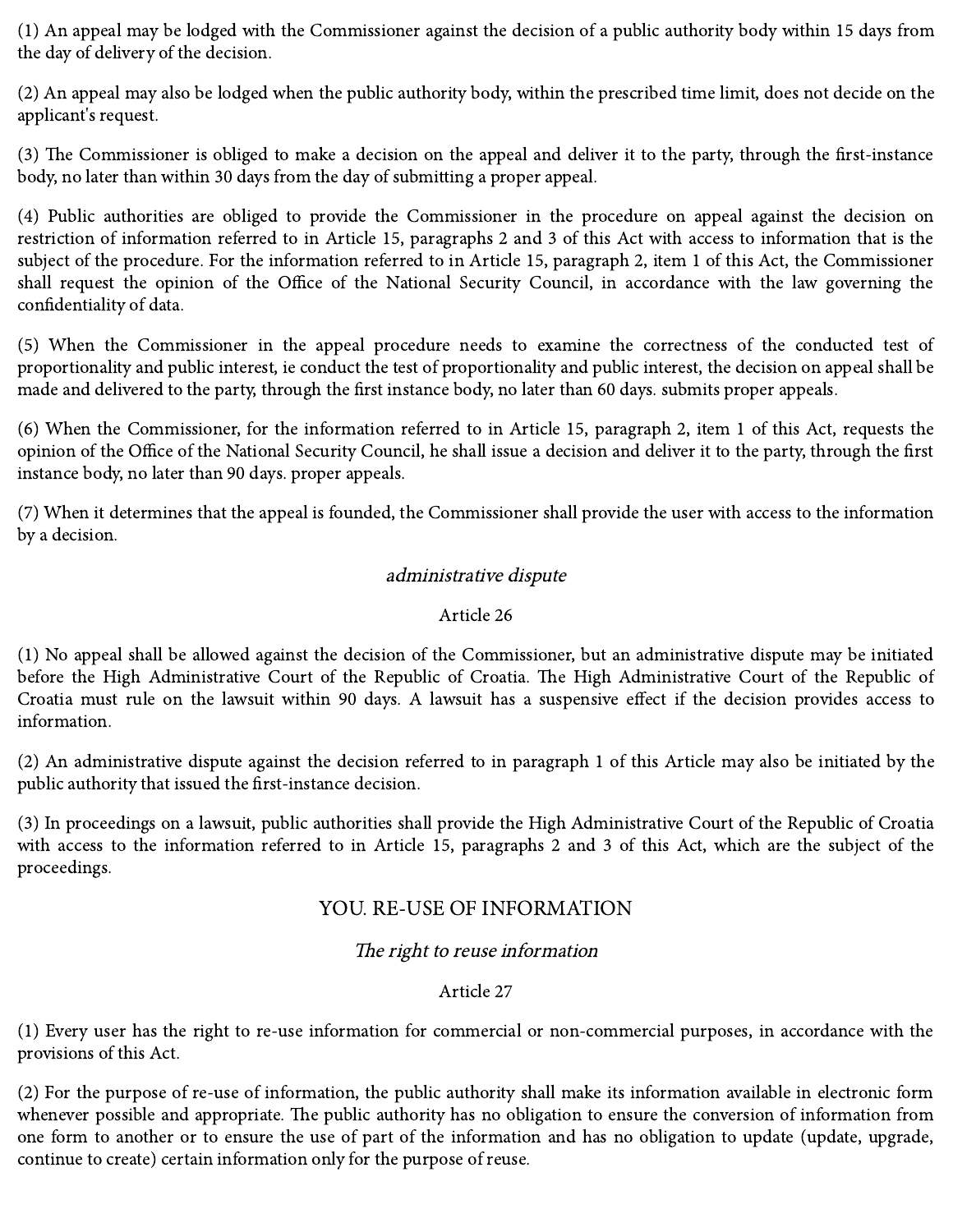#### Reuse request

#### Article 28

In the request for re-use of information, the applicant must, in addition to the data referred to in Article 18, paragraph 3 of this Act, also state:

1) information he wants to use again,

2) the manner in which he wishes to receive the content of the requested information,

3) the purpose for which he wishes to re-use the information (commercial or non-commercial purpose).

### Deadline for deciding on <sup>a</sup> request for re-use

#### Article 29

(1) The public authority shall decide on the request for re-use of information within 15 days from the day of submitting a proper request.

(2) In the event of an incomplete or incomprehensible request, the public authority body shall without delay invite the applicant to correct the request within five days from the day of receipt of the request for correction. If the applicant does not correct the request in an appropriate manner, the public authority will reject the request by a decision.

(3) The deadlines for deciding on the request for re-use of information may be extended by 15 days, counting from the day when the public authority should have decided on the request for re-use of information for the reasons prescribed in Article 22, paragraph 1, items 1, 2 and 3 of this Law.

(4) The public authority body shall without delay, and within eight days at the latest, inform the applicant about the extension of the deadlines and state the reasons for which the deadline has been extended.

#### Resolving the request for re-use of information

#### Article 30

(1) A public authority body shall not issue a decision on a request when it enables the re-use of information.

(2) The public authority that provides access to information for re-use may determine the conditions for re-use of information. The conditions must not unnecessarily restrict the possibility of re-use and must not be used to restrict competition.

(3) In the case of granting the exclusive right to re-use, in accordance with Article 34, paragraph 1 of this Act, the public authority shall enter into a contract with the user regulating the conditions for re-use of information.

 $(4)$  The public authority shall reject the request for re-use of information by a decision if the request refers to:

1) information referred to in Article 15, paragraph 1 of this Act,

2) information referred to in Article 15, paragraphs 2 and 3 of this Act,

3) information protected by intellectual property rights of third parties, indicating the holder of intellectual property rights, if known,

4) information held by bodies providing public services of radio and television or bodies providing public services in the field of education, science, research and cultural activities,

5) information for which other law prescribes access only to authorized persons,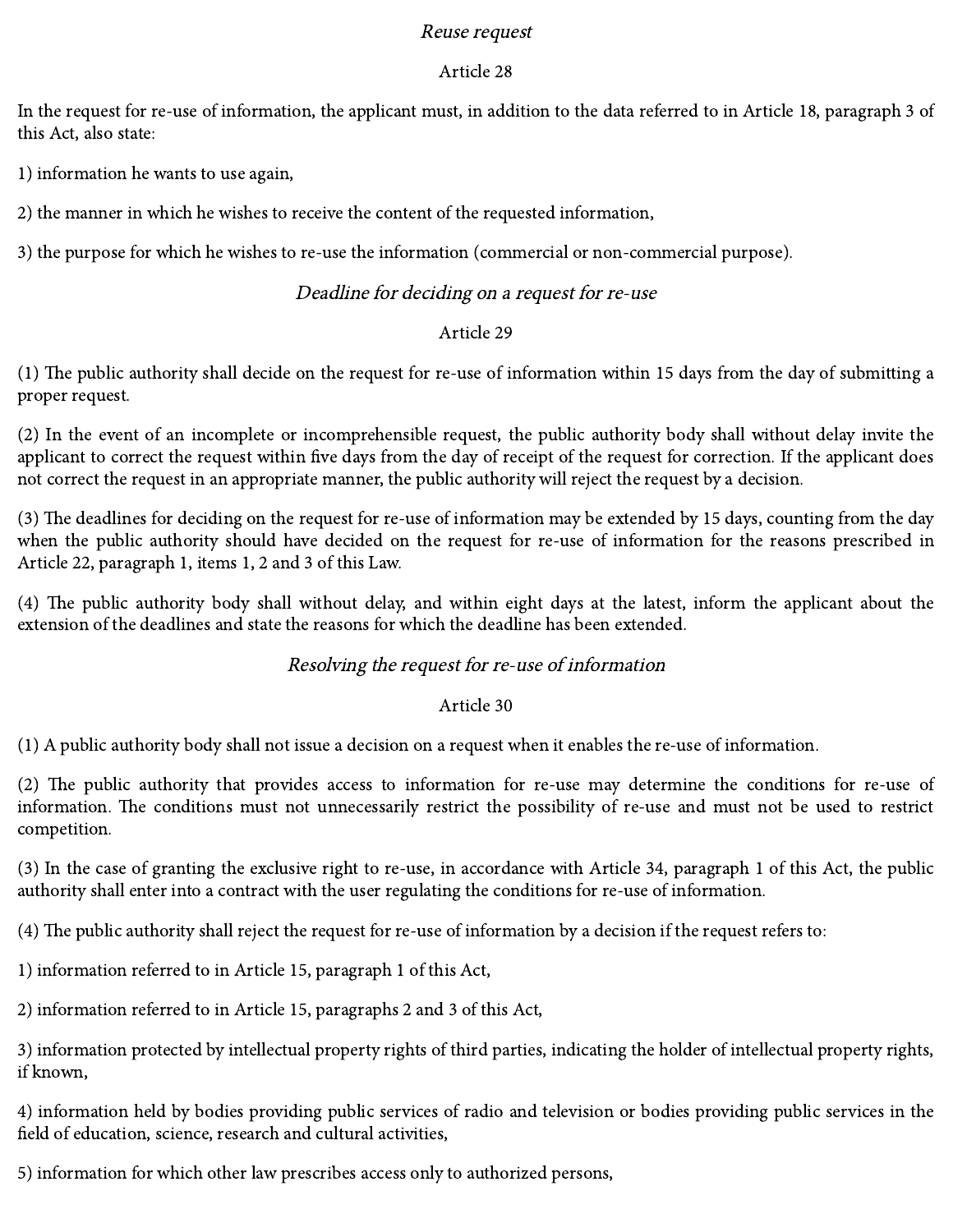6) information that was not generated within the activities of that public authority body.

# Information reuse fee

## Article 31

(1) A public authority shall not charge a fee for the re-use of information if it publishes the same information free of charge via the Internet.

(2) A public authority may charge a fee for the re-use of information, in accordance with Article 19, paragraph 2 of this Act.

### Publication of conditions for re-use of information

### Article 32

The public authority is obliged to publish in advance via the website all the conditions for re-use and compensation referred to in Article 19, paragraph 2 of this Act.

### Prohibition of discrimination

### Article 33

(1) The conditions for the re-use of information must not be discriminatory.

 $(2)$  The re-use of information is allowed and available to all applicants for the same fee and under the same conditions. The number of applicants to whom the authority grants the right to re-use information is not limited. The body may not, by contract or other agreement or decision, authorize the applicant to re-use information which would prevent the re-use of that information by other users.

(3) The same conditions as for other users shall apply to a public authority that re-uses its information as a basis for commercial activities that do not fall within the scope of its public affairs.

# Exclusive rights

### Article 34

(1) As an exception to Article 33, paragraph 2 of this Act, a public authority may grant the exclusive right to re-use information if it is absolutely necessary for the provision of a public service or other services in the public interest. The validity of the grounds for granting such an exclusive right shall be subject to regular review by the Commissioner and shall be reviewed at least every three years.

(2) All prescribed data on the approval and verification of the contract on granting the exclusive right to re-use information shall be submitted to the Commissioner within 15 days from the day of concluding the contract. The Commissioner shall keep publicly available records of all granted exclusive rights.

(3) Detailed conditions on the re-use of information and granting of exclusive rights referred to in paragraph 1 of this Article, as well as the content and manner of publication and related record keeping shall be prescribed by the Minister responsible for general administration.

# VII. INFORMATION COMMISSIONER

# Information Commissioner

### Article 35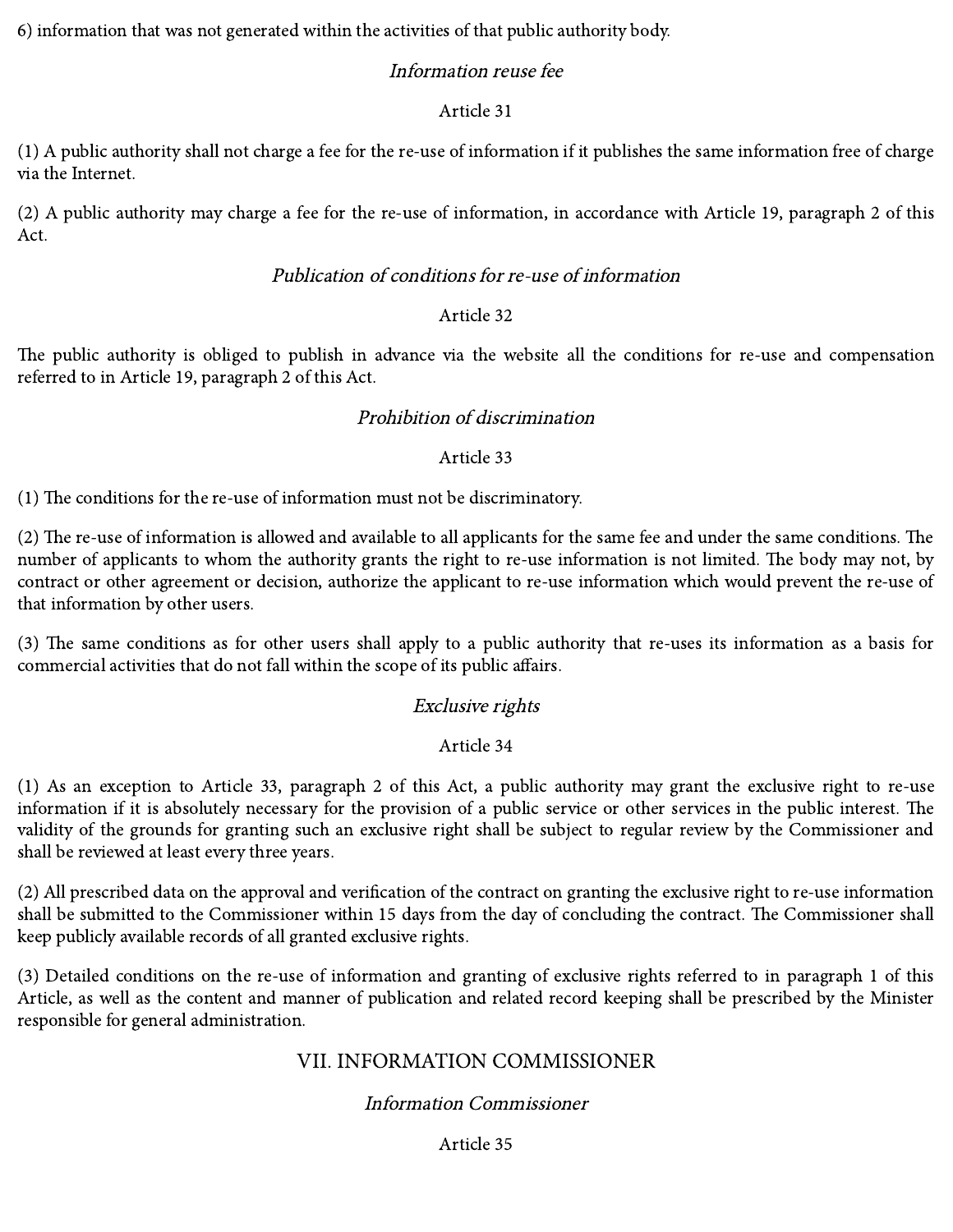(1) The Commissioner protects, monitors and promotes the right to access information guaranteed by the Constitution of the Republic of Croatia.

(2) The Commissioner may not be called to account, detained or punished for the expressed opinion and actions taken within his scope of work, unless it is a violation of the law by the Commissioner which is a criminal offense.

 $(3)$  The Commissioner:

- performs the tasks of the second instance body in resolving complaints about the exercise of the right to access information and the right to re-use information;

- performs supervision and carries out inspection supervision over the implementation of this Law;

- monitors the implementation of this Act and regulations governing the right of access to information and informs the public about their implementation;

- proposes to public authorities to take measures to improve the exercise of the right to access information, regulated by this Law;

- informs the public about the exercise of the user's right to access information;

- propose measures for professional training and advanced training of information officers in public authorities and acquaintance with their obligations related to the application of this Act;

- initiates the adoption or amendment of regulations in order to implement and improve the right to access information;

- submits to the Croatian Parliament a report on the implementation of this Act and other reports when it deems it necessary;

- participates in the work of the working bodies of the Croatian Parliament and attends the sessions of the Croatian Parliament when issues from its scope are on the agenda;

- submits an indictment and issues a misdemeanor warrant for established misdemeanors.

(4) In order to access and work with classified information, the Commissioner and civil servants in the Office must meet the conditions prescribed by a special law and shall keep, in accordance with the law governing data secrecy, all personal and other confidential information they learn in the performance of their duties.

### Election of the Commissioner

#### Article 36

(1) The Commissioner is elected by the Croatian Parliament for a term of five years with the possibility of re-election.

(2) No later than six months before the expiration of the Commissioner's term of office, or no later than 30 days after the termination of office for other reasons, the Committee on the Constitution, Rules of Procedure and Political System of the Croatian Parliament shall publish a public call for candidacies.

(3) The Committee on the Constitution, Rules of Procedure and Political System of the Croatian Parliament, with the previously obtained opinion of the Committee on Information, Informatization and Media of the Croatian Parliament, shall determine the proposal of at least two candidates for Commissioner on the basis of applications from the public call.

(4) The Commissioner is independent in his work, and is responsible for his work to the Croatian Parliament.

### Conditions for the election of the Commissioner

#### Article 37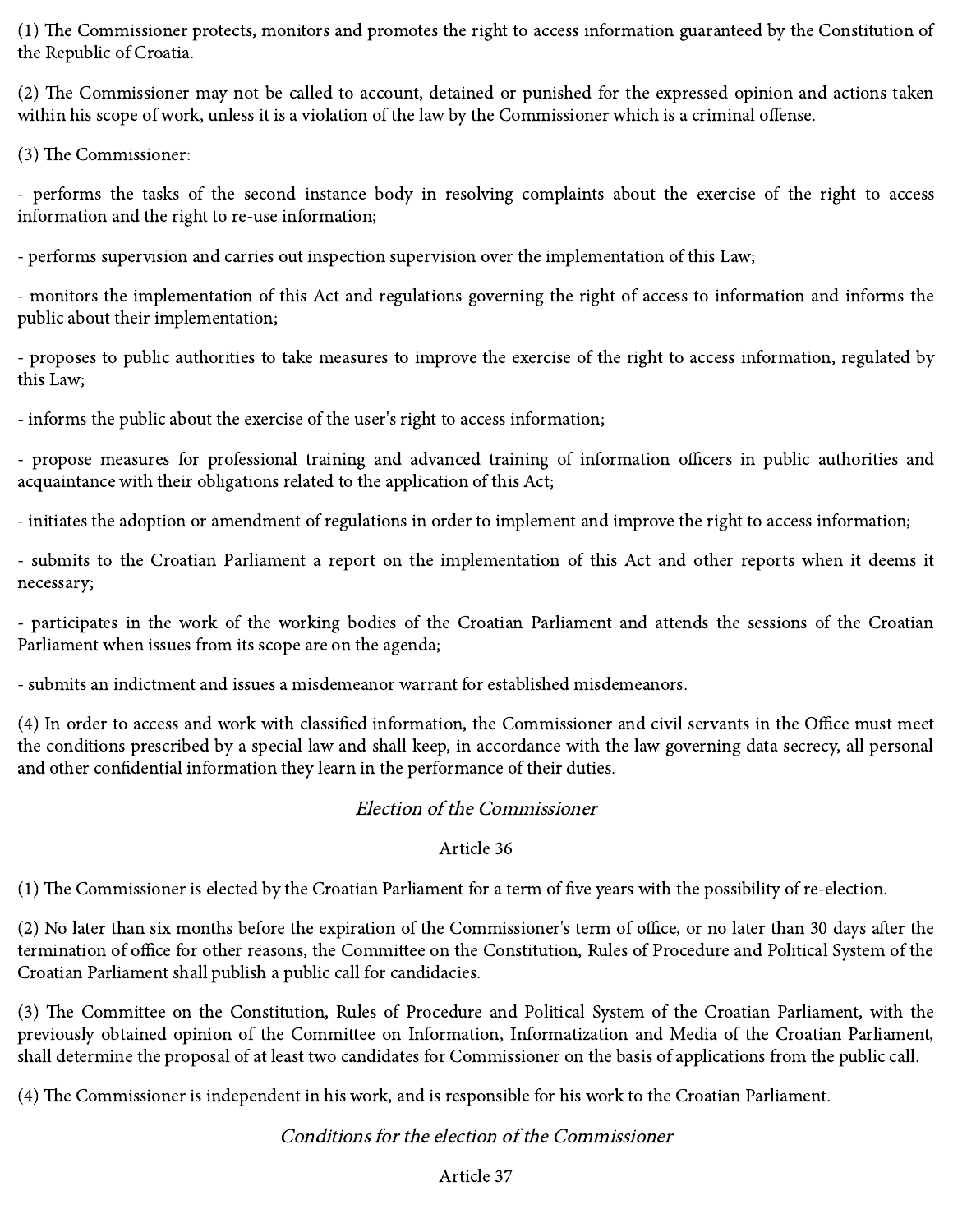(1) A person who meets the following conditions may be elected as a Commissioner:

- Croatian citizenship and residence in the territory of the Republic of Croatia,

- completed undergraduate and graduate university study or integrated undergraduate and graduate university study of legal or social profession,

- at least 10 years of work experience in the profession,

- a distinguished expert with a recognized ethical and professional reputation and experience in the field of protection and promotion of human rights, freedom of the media and the development of democracy,

- who has not been convicted and against whom no criminal proceedings have been instituted for criminal offenses for which proceedings are initiated ex officio,

- who is not a member of a political party.

(2) The provisions of the Law on Obligations and Rights of State Officials shall apply to the Commissioner in an appropriate manner.

(3) The Commissioner is entitled to a salary equal to the salary of the Vice-President of the working bodies of the Croatian Parliament.

## Dismissal of the Commissioner

### Article 38

 $(1)$  The Croatian Parliament shall dismiss the Commissioner before the expiration of the term for which he was elected:

- if he so requests,

- if circumstances arise due to which he no longer meets the conditions for election referred to in Article 37 of this Act,

- if he has been prevented from performing his duties for a period longer than six months,

- if he does not perform his duty in accordance with this Law.

(2) The procedure for dismissal of the Commissioner shall be initiated by the Committee on the Constitution, Rules of Procedure and the Political System of the Croatian Parliament.

(3) The Commissioner shall be dismissed by the Croatian Parliament with the prior opinion of the Committee on Information, Informatization and Media of the Croatian Parliament.

# Organization of the Office of the Commissioner

### Article 39

 $(1)$  The Commissioner has the Office of the Commissioner, as a professional service.

(2) Internal organizational units for individual areas of work shall be established in the Office of the Commissioner, in accordance with the type of work.

(3) The provisions of the Civil Servants Act shall apply to employees of the Office of the Commissioner.

(4) The Commissioner has the position of the head of the body in relation to the employees of the Office of the Commissioner.

(5) The internal organization of the Office of the Commissioner shall be regulated by the Rules of Procedure.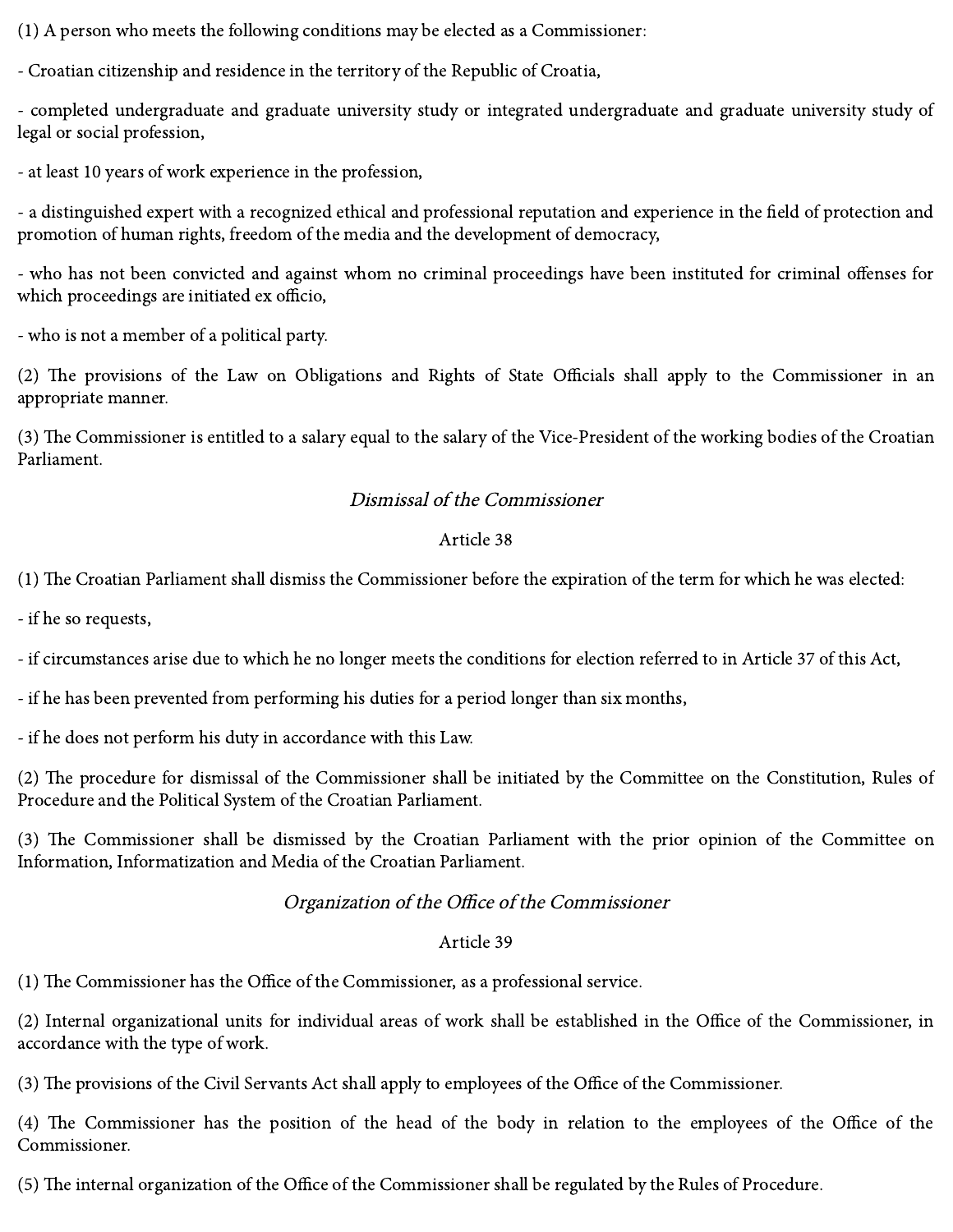$(6)$  The seat of the Office of the Commissioner is in Zagreb.

(7) Funds for the work of the Office of the Commissioner shall be provided from the state budget of the Republic of Croatia.

### Rules of Procedure of the Commissioner and Rules of Procedure

#### Article 40

(1) The Commissioner shall adopt the Rules of Procedure which shall be approved by the Croatian Parliament. The Rules of Procedure shall be published in the Official Gazette.

(2) The Rules of Procedure shall regulate the internal organization, the manner of work of the Commissioner, the manner of planning and performing tasks and other issues of importance for the performance of the tasks of the Commissioner.

(3) The Commissioner shall issue an Ordinance on Internal Order regulating the number of civil servants required to perform tasks with an indication of their basic tasks and tasks and professional conditions required for their performance, their powers and responsibilities and other issues relevant to the Commissioner's work.

# VIII. SUPERVISION

## Monitoring the implementation of the Act

#### Article 41

Supervision over the implementation of this Act shall be performed by the Commissioner.

## Inspection control

### Article 42

(1) Inspection supervision over the implementation of this Act shall be performed by inspectors and other authorized officials of the Office of the Commissioner (hereinafter: inspectors).

(2) Inspectors must meet the following professional requirements: completed graduate university study or specialist graduate professional study, legal professions or other social sciences, three years of work experience in law enforcement or supervision over the implementation of laws and other regulations and passed the state professional exam .

### Article 43

Inspection supervision is performed on the occasion of received petitions of users of the right to access information and reuse of information, at the proposal of a third party or ex officio.

#### Article 44

 $(1)$  The inspector is independent in his work.

(2) No one may, by using his official position or in any other way, prevent or obstruct the inspector in performing supervision and taking measures and actions for which he is authorized.

### Inspector jobs

#### Article 45

(1) In performing inspection supervision over the application of this Act, inspectors shall supervise in particular:

- whether an information officer has been appointed in the public authority body and whether the information officer acts in accordance with the powers prescribed by this Act;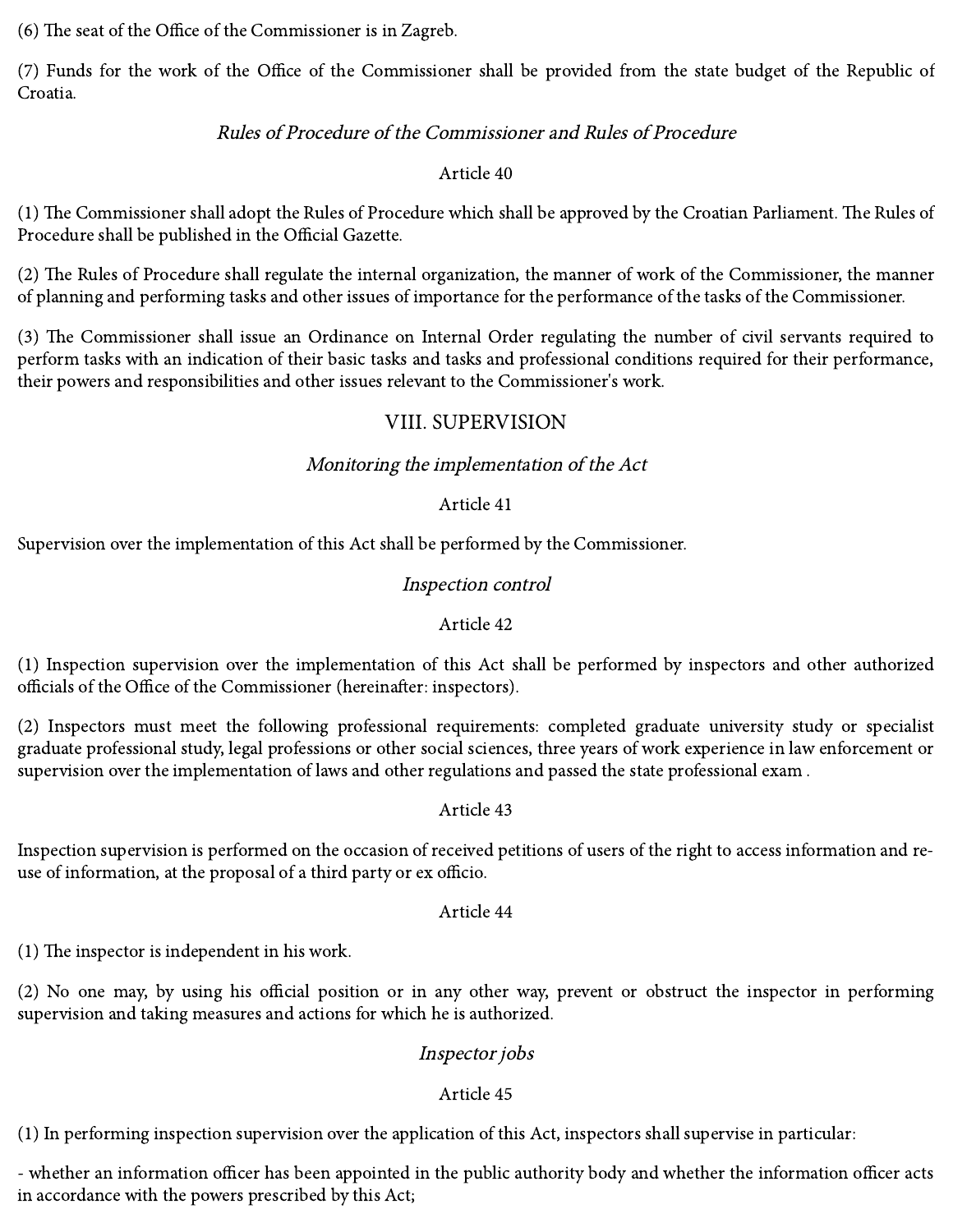- whether the public authority keeps a special official register of requests, procedures and decisions on exercising the right to access information and re-use information;

- whether the public authority publishes the amount of the fee for access to information and re-use of information, in accordance with Article 19, paragraph 2 of this Act;

- whether the public authority publishes information in accordance with Article 10, paragraph 1 of this Act;

- whether the public authority submits a report in accordance with Article 60 of this Act;

- regularity of application of the provisions of this Act regarding requests for access to information and requests for re-use of information;

- taking other actions regarding the received requests for access to information and requests for re-use.

(2) In performing inspection supervision, inspectors have the right to request and obtain from public authorities all information that is the subject of the procedure, in accordance with this Act.

(3) The information referred to in Article 1, paragraphs 4 and 5 of this Act may not be the subject of inspection supervision.

## The way the inspector works

### Article 46

Inspection is carried out as:

1. direct inspection supervision, direct insight into the data and documentation of the supervised public authority and the conditions and manner of work of the supervised public authority;

2. indirect inspection supervision, by direct inspection of the submitted data and documentation.

### Article 47

(1) The inspector is obliged to inform the head of the public authority in which the inspection will be carried out (hereinafter: the head of the supervised body) about the implementation of direct inspection supervision, no later than three days before the beginning of the inspection.

(2) As an exception to paragraph 1 of this Article, the inspector may perform inspection supervision without prior notice in the event of a reason for urgent action.

(3) The head of the supervised body of public authority is obliged to enable the smooth implementation of inspection supervision, which includes the provision of working space for the implementation of supervision, the use of technical aids, data and documentation that are the subject of supervision.

(4) The inspector may, if necessary, take statements from the heads of supervised public authorities or other officials as part of the supervision.

### Article 48

(1) In the implementation of indirect inspection supervision, the inspector is authorized to request the delivery of documentation in writing and to set an appropriate deadline for its delivery.

(2) The head of the supervised body of public authority or another authorized person shall act upon the request of the inspector, as well as ensure the delivery of complete and accurate data, and in case of impossibility to act, submit a written statement without delay.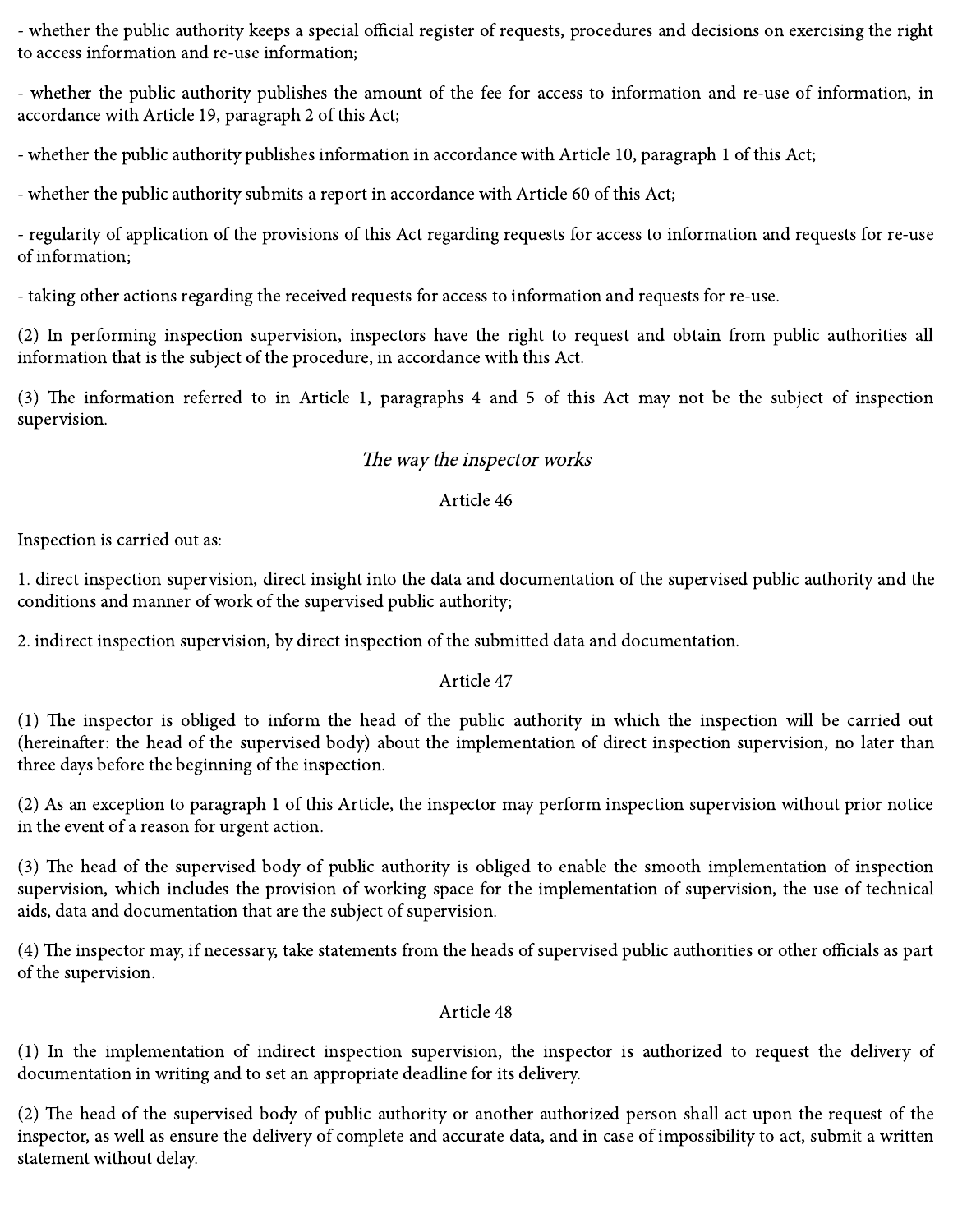(1) After the inspection, the inspector shall draw up a report on the established illegalities, irregularities and deficiencies.

 $(2)$  The record on inspection supervision referred to in paragraph 1 of this Article (hereinafter: the record) must contain:

1) factual situation and violations of laws and other regulations, irregularities and shortcomings in work,

2) assessment of the situation,

3) measures ordering the elimination of established illegalities, and the deadline for execution of the ordered measures,

4) proposals for the elimination of identified irregularities and shortcomings in the work,

5) the obligation to inform the inspector about the measures taken,

6) instruction on the right to object.

(3) The inspector is obliged, depending on the nature of the ordered measures, to determine an appropriate deadline for their execution.

(4) If during the inspection no illegalities, irregularities or deficiencies in the work are established, the head of the supervised public authority shall be notified in writing.

### Rights and duties of inspectors

#### Article 50

The inspector may impose the following measures in the minutes:

1) order the undertaking of appropriate measures in order to eliminate the established violations of this Law and other regulations, irregularities and shortcomings in the work of the supervised public authority body,

2) prohibit the performance of actions taken contrary to this Act or other regulations,

3) propose measures to be taken in order to eliminate irregularities or shortcomings in the work,

4) propose measures to improve the work of the supervised public authority.

#### Article 51

 $(1)$  The minutes shall be submitted to the head of the supervised public authority.

 $(2)$  The minutes may also be submitted to the body to which, on the basis of regulations on the organization of the state administration, ie local and regional self-government, the supervised body is directly responsible for its work.

#### Objection to the minutes

#### Article 52

(1) The head of the supervised body of public authority may file an objection against the minutes within eight days from the day of receipt of the minutes.

 $(2)$  The minutes may be challenged by an objection due to:

1) incompletely or incorrectly established factual situation, incorrect application of regulations and measures imposed on that basis,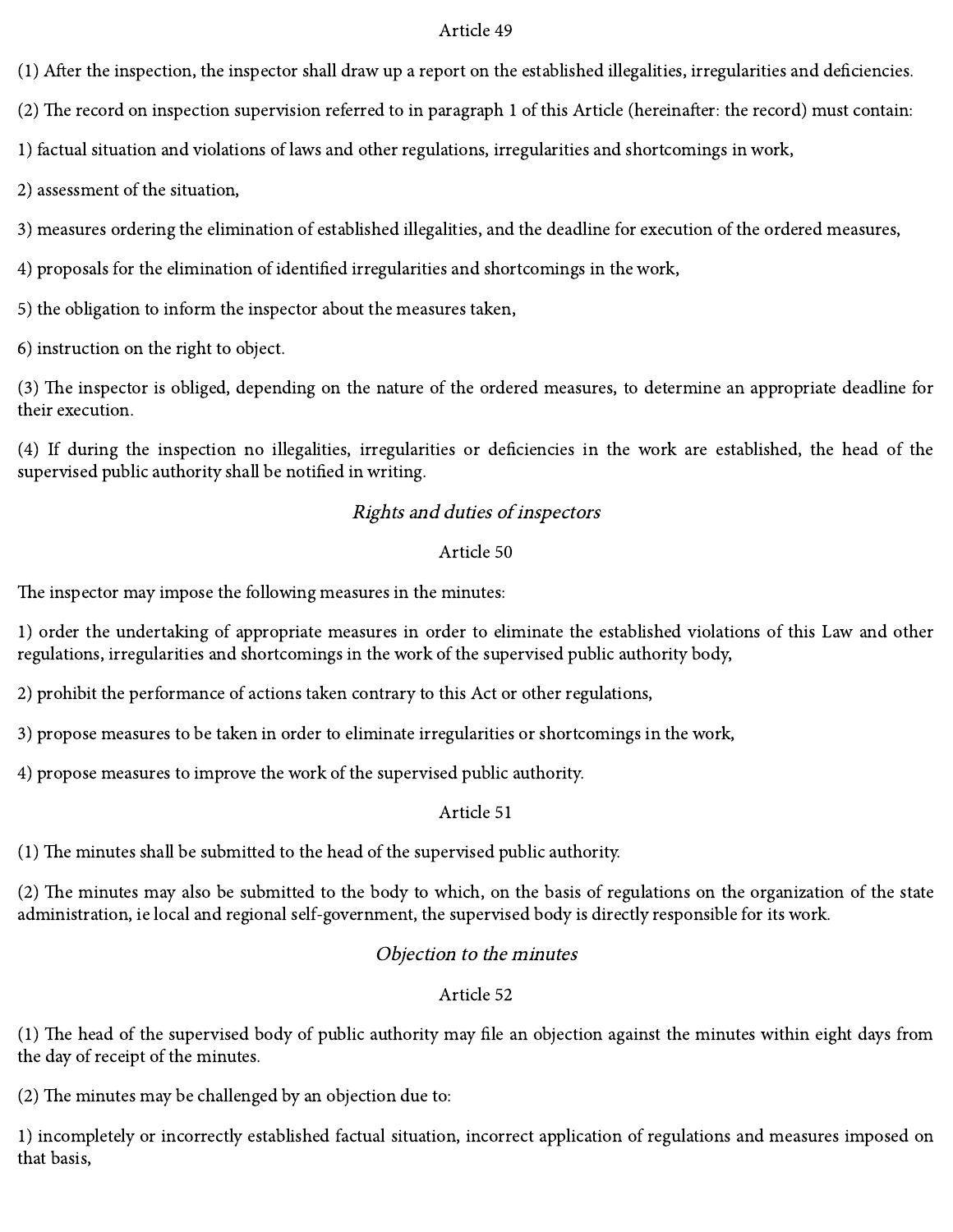2) exceeding the authority in the implementation of inspection supervision by inspectors.

(3) Regarding the objection, a decision on the objection to the minutes shall be made (hereinafter: the decision).

(4) The decision referred to in paragraph 3 of this Article of the Act is not an administrative act.

#### Article 53

(1) The decision must be made within 30 days of receiving the complaint.

(2) The objection postpones the obligation to act according to the pronounced measures until the receipt of the decision.

# Complaint handling

# Article 54

(1) The complaint filed against the inspector's record, for the reasons stated in Article 52, paragraph 2, item 1 of this Act, shall be considered by the inspector who performed the supervision and prepared the record. If the complaint is wellfounded, the inspector shall amend the minutes in terms of the allegations in the complaint.

(2) If the inspector assesses the complaint in whole or in part unfounded, he shall, with a statement, submit the complaint to the Commissioner for decision.

(3) The Commissioner shall review the complaint and the statement, and is authorized to:

1) revoke or amend the imposed measure, if the allegations from the objection are grounded,

2) reject the objection.

### Article 55

(1) The Commissioner shall decide on the objection to the minutes submitted for the reasons prescribed by Article 52, paragraph 2, item 2 of this Act.

(2) In dealing with the complaint, the Commissioner is authorized to:

1) repeal the imposed measure, if the inspector imposed the same outside the legal powers,

2) reject the objection.

# Control over the execution of measures from the minutes

# Article 56

(1) The head of the supervised body of public authority is obliged to carry out the pronounced measures within the time limit determined by the minutes.

 $(2)$  The head of the supervised body of public authority shall, within 15 days from the expiration of the deadline for taking the measures imposed by the minutes, submit to the inspector a report and evidence on the execution of the measures.

Article 57

(1) The inspector shall, as a rule, control the execution of the imposed measures indirectly, by obtaining reports and evidence on the implementation of the measures.

(2) The control of the execution of pronounced measures may also be performed by direct control inspection, if required by the nature of actions to be taken in the execution of measures, ie when the need for direct control due to deficiencies in the report is determined by the inspector.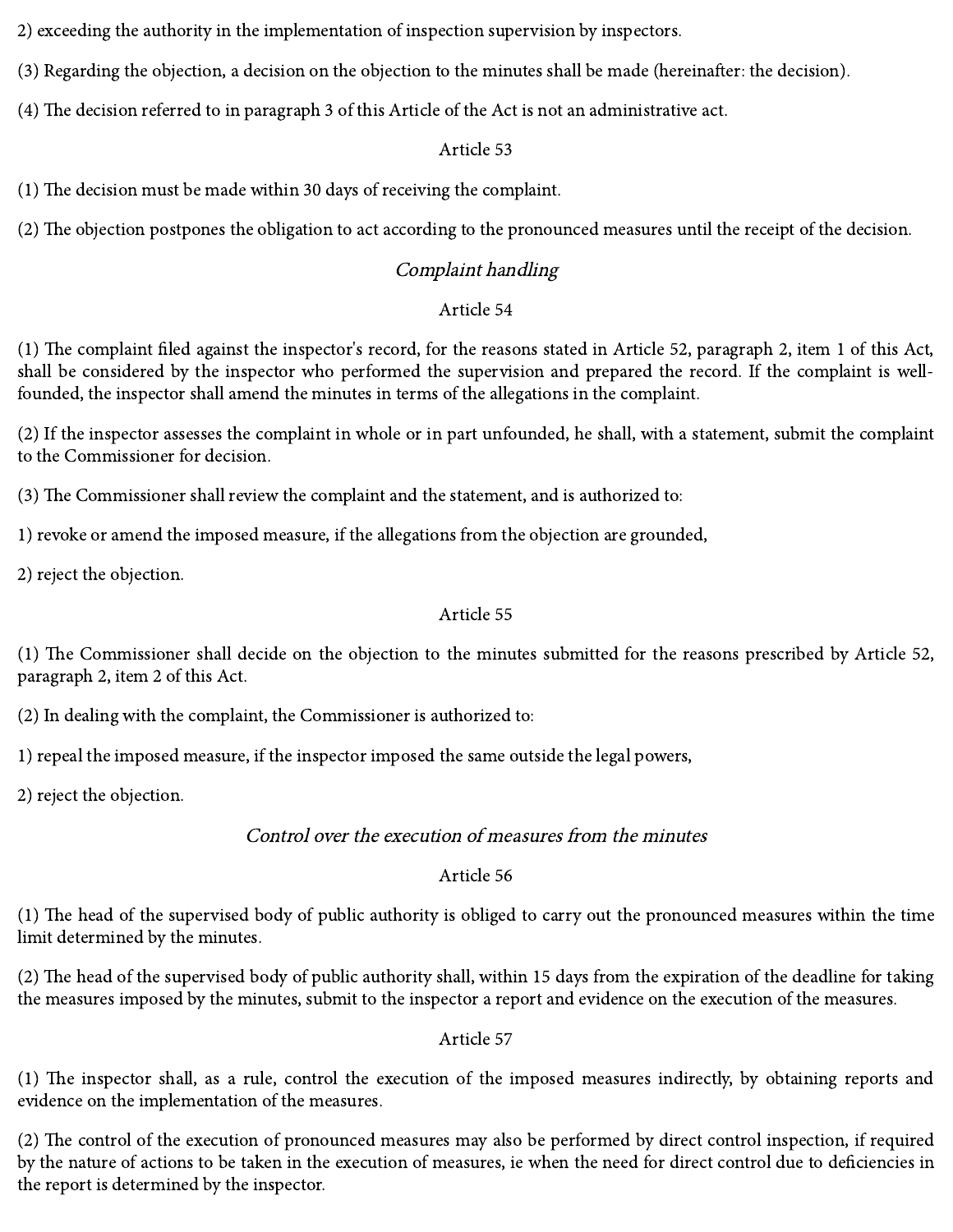In the event of non-execution of a measure by a supervised public authority, imposed by the Commissioner, imposed in order to eliminate illegality, he is obliged to inform:

1) The Government of the Republic of Croatia, if the measures have not been implemented by central state administration bodies whose head is directly responsible to the Government of the Republic of Croatia,

2) a central state administration body that supervises the work of a state administrative organization, in accordance with the law,

3) the central state administration body responsible for the system and structure of the state administration, local and regional self-government, if the measures have not been implemented by the state administration office in the county, ie the bodies of local and regional self-government units.

4) the founder of a public authority.

### Handling petitions

#### Article 59

(1) Inspectors shall act upon petitions against the work of public authorities bodies related to the application of this Act.

 $(2)$  The inspector is obliged to consider the submitted petition.

(3) If, after considering the petition, the inspector assesses the allegations set out in the petition as well-founded, he shall be authorized to issue a warning in order to urgently eliminate possible illegalities in addition to requesting a report.

(4) If it is established in the procedure that the facts presented in the application are correct, and the elimination of illegality or irregularity requires the imposition of a measure, the inspector shall ex officio conduct inspection supervision, in the manner and in accordance with the powers under this Act.

(5) The inspector is obliged to inform the applicant in writing about the established facts, ie the measures taken regarding the application. The notice is not an administrative act.

# IX. REPORTING

### Reports

#### Article 60

(1) All public authorities are obliged to cooperate with the Commissioner.

(2) Public authorities shall submit to the Commissioner a report on the implementation of this Act for the previous year no later than 31 January of the current year.

 $(3)$  The report shall contain information on:

1) the number of received requests for access to information and re-use of information,

2) number of adopted requests,

3) the number of partially adopted requests,

4) the number of issued notices, in accordance with Article 23, paragraph 2 of this Act,

5) the number of rejected requests and the reasons for rejection,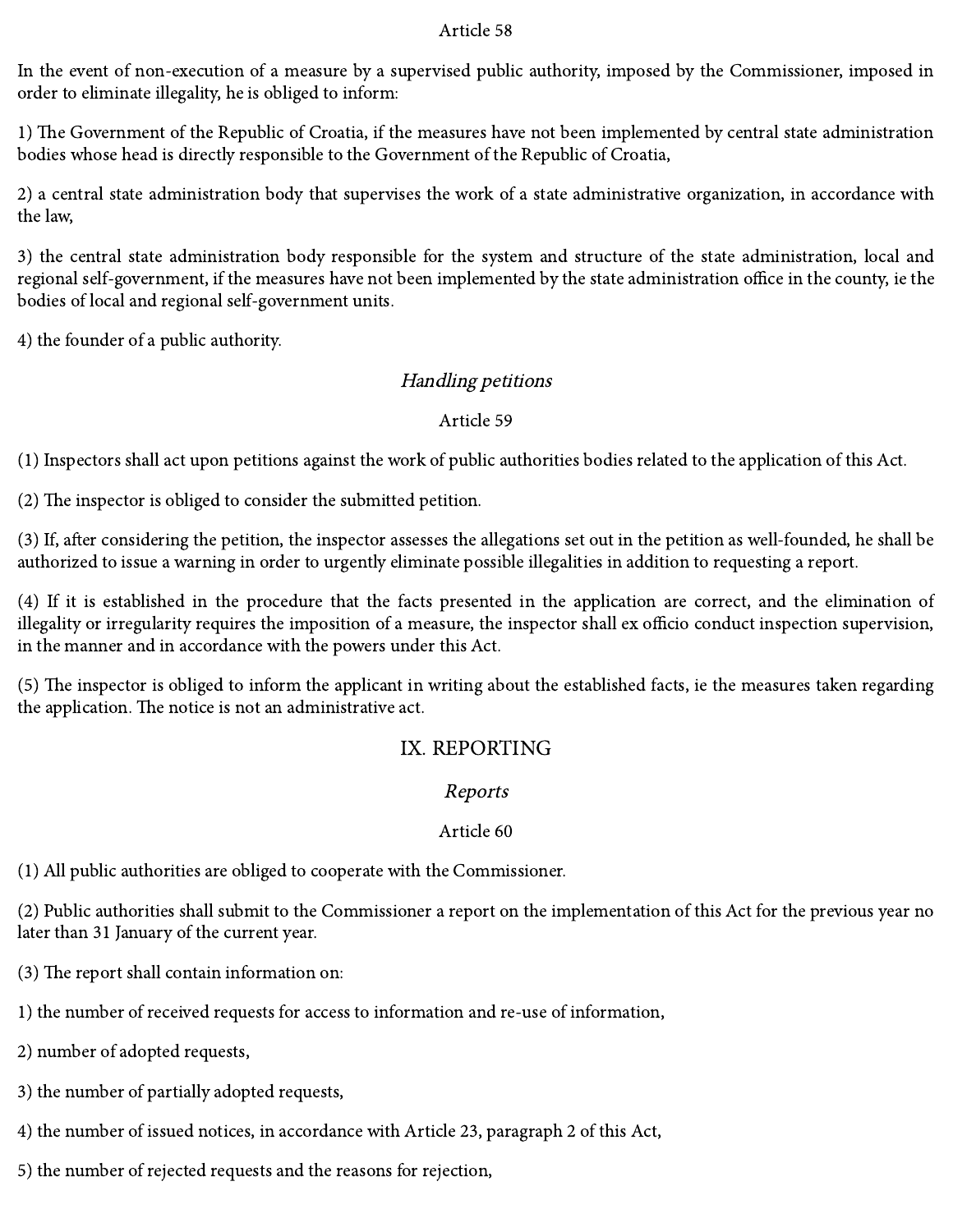6) the number of rejected requests and the reasons for rejection,

7) the number of assigned requests,

8) the number of received requests for correction or supplementation of information,

9) the number of adopted requests for correction or supplementation of information,

10) the number of rejected requests for correction or supplementation of information,

11) the number of rejected requests for correction or supplementation of information,

12) the number of requests resolved within the deadline,

13) the number of requests resolved outside the deadline,

14) number of unresolved claims,

15) number of suspended proceedings,

16) number of filed complaints,

17) number of accepted appeals,

18) number of rejected appeals,

19) number of rejected appeals,

20) the number of filed lawsuits,

21) the number of contracts on exclusive rights to re-use information,

22) the amount of realized compensation referred to in Article 19 of this Law,

23) information published in accordance with the obligations set out in Article 10 of this Act.

(4) In addition to submitting the data referred to in paragraph 3 of this Article, public authorities shall provide an explanation and assessment of the existing situation on the basis of the reported data.

(5) The Commissioner shall submit to the Croatian Parliament a report on the implementation of this Act no later than 31 March of the current year for the previous year.

(6) The Commissioner shall prepare the report form referred to in paragraph 2 of this Article and determine the manner of data submission.

# X. MISDEMEANOR PROVISIONS

### Article 61

 $(1)$  A fine in the amount of HRK 20,000.00 to 100,000.00 shall be imposed on a public authority body which, contrary to the provisions of this Act, prevents or restricts the exercise of the right to access information and re-use information.

(2) For the misdemeanor referred to in paragraph 1 of this Article, the responsible person in the public authority shall also be fined from HRK 5,000.00 to 20,000.00.

(3) A fine of HRK 20,000.00 to HRK 50,000.00 shall be imposed on a natural person who damages, destroys, hides or otherwise makes inaccessible a document containing information with the intention of preventing the exercise of the right of access to information.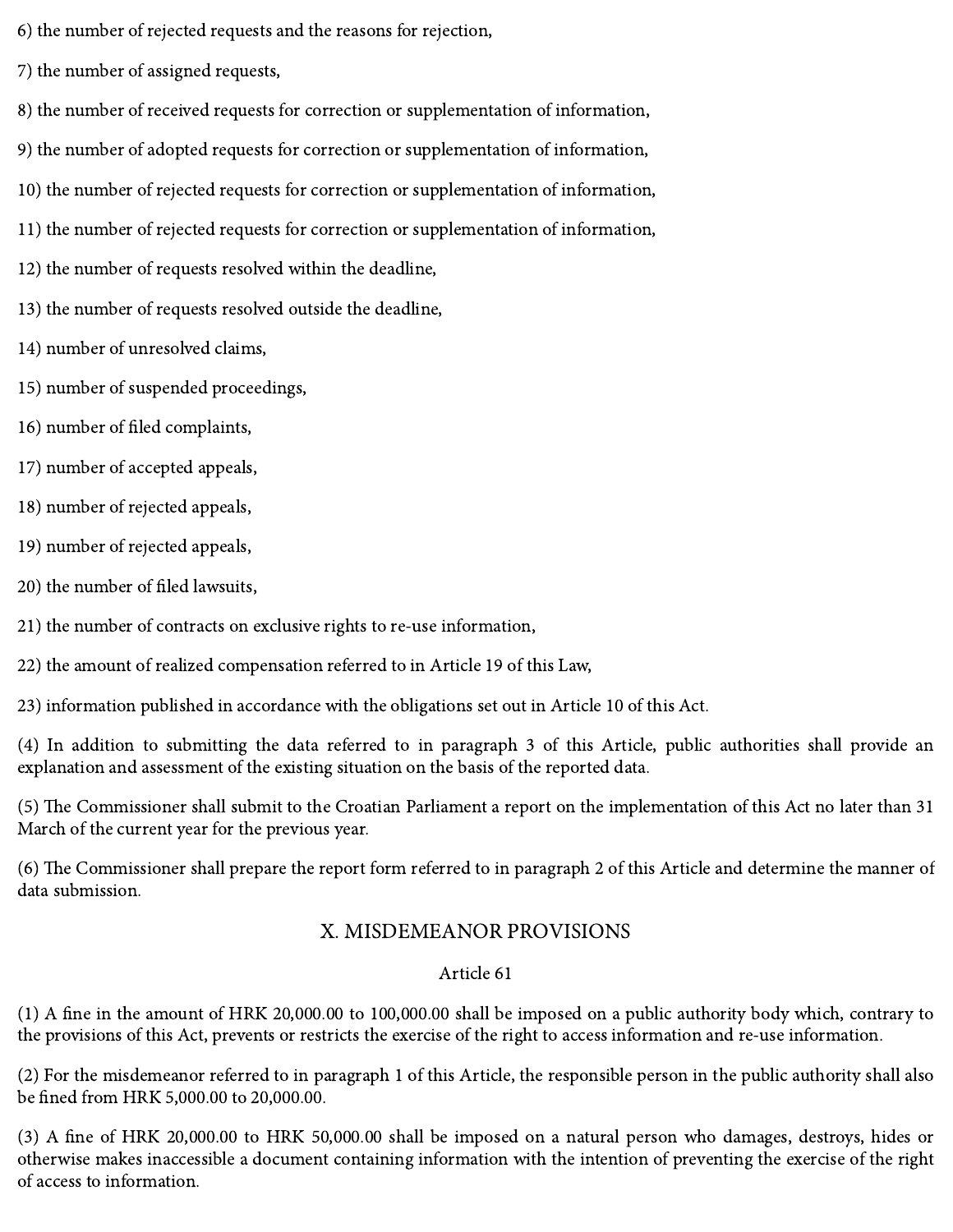(4) For the misdemeanor referred to in paragraph 3 of this Article, the public authority and the responsible person in the public authority shall be fined from HRK 20,000.00 to HRK 50,000.00.

 $(5)$  A fine in the amount of HRK 1,000.00 to 50,000.00 shall be imposed on a natural person, or a fine of HRK 2,000.00 to 100,000.00 on a legal person who uses information contrary to the published conditions for the re-use of information referred to in Article 32. of this Act.

#### Article 62

(1) A fine in the amount of HRK 2,000.00 to 4,000.00 shall be imposed on a public authority body for a misdemeanor if:

1) does not publish information in accordance with Article 10, paragraph 1 and Article 11 of this Act;

2) does not appoint an information officer;

3) fails to submit an annual report on the implementation of the Act.

(2) For the misdemeanor referred to in paragraph 1 of this Article of the Act, the responsible person in the public authority shall also be fined from HRK 1,000.00 to HRK 2,000.00.

(3) A fine in the amount of HRK 5,000.00 to 10,000.00 shall be imposed on a public authority body for a misdemeanor if:

1) does not act upon the decision of the Commissioner,

2) fails to provide the Commissioner with insight into the information that is the subject of the procedure, fails to submit the requested data or submits incomplete or inaccurate data,

3) prevent the inspector from performing supervision without hindrance,

4) fails to eliminate illegalities, irregularities and deficiencies determined by the minutes within the deadline set by the minutes.

(4) For the misdemeanor referred to in paragraph 3 of this Article of the Act, the responsible person in the public authority shall also be fined from HRK 3,000.00 to HRK 5,000.00.

### Full fulfillment of the obligation

#### Article 63

The public authority is obliged to enable the user to exercise the right to access information despite the imposition of misdemeanor sanctions, in the case of established liability based on unjustified denial or restriction of the exercise of the right to access information.

# XI. TRANSITIONAL AND FINAL PROVISIONS

#### Article 64

(1) The ordinances referred to in Article 10, paragraph 3, Article 14 and Article 34, paragraph 3 of this Act shall be adopted by the Minister responsible for general administration no later than 90 days from the day this Act enters into force.

(2) The Commissioner shall determine the criteria for determining the amount of compensation referred to in Article 19, paragraph 3 of this Act within 90 days from the day of the election of the Commissioner.

#### Article 65

Public authorities shall ensure organizational, material, technical and other conditions for the implementation of the provisions of this Act within 90 days from the day this Act enters into force.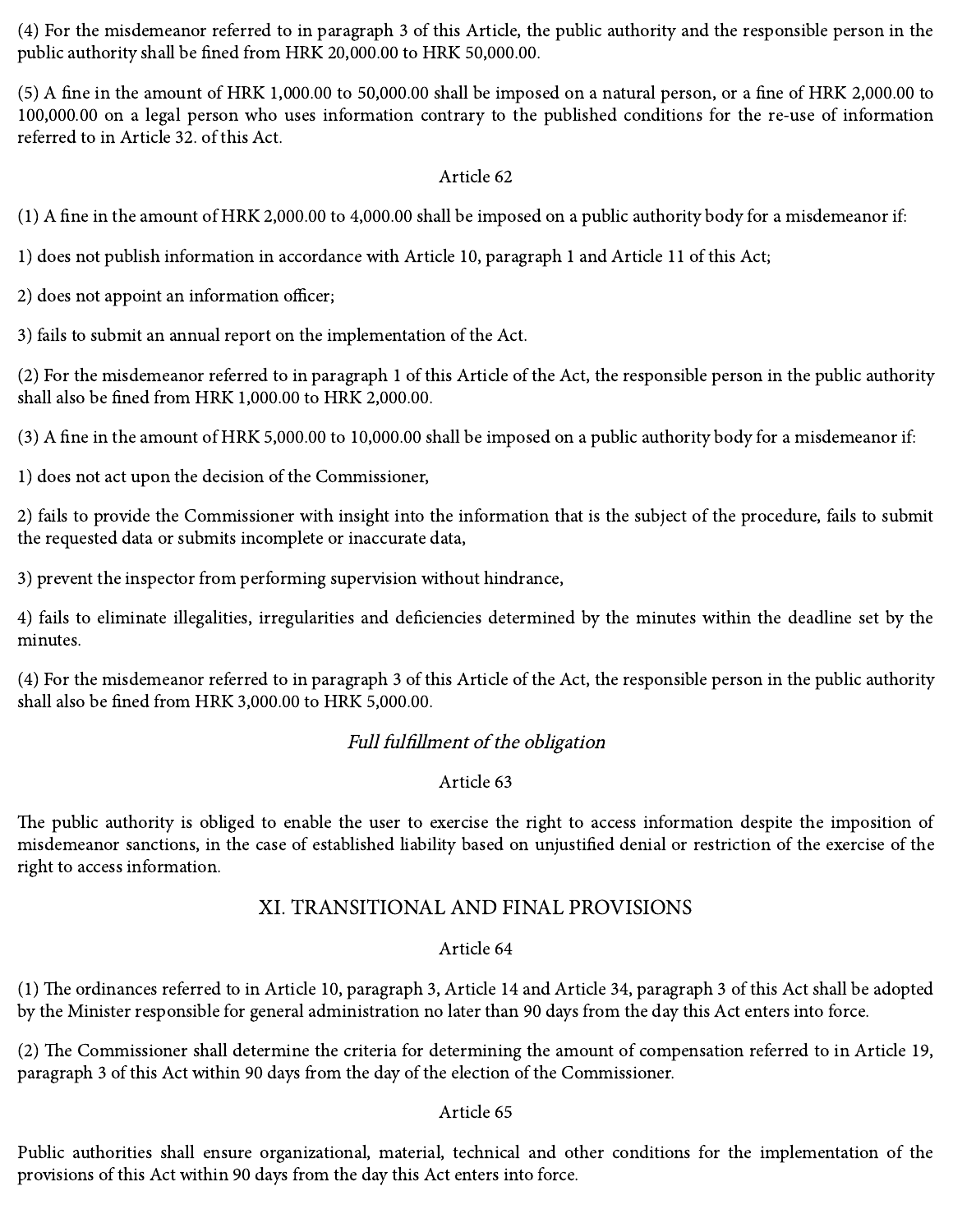(1) The Agency for Personal Data Protection shall perform the activities of an independent state body for the protection of the right to access information until the election of the Information Commissioner.

(2) On the day of the election of the Commissioner, the Office of the Commissioner shall take over the tasks and employees of the Department for Access to Information of the Agency for Personal Data Protection, equipment, archives and other documentation, means of work, financial resources, rights and obligations.

(3) Administrative and technical tasks for the needs of the Office of the Commissioner shall be performed by the Personal Data Protection Agency, which is regulated by the Agreement concluded between the Commissioner and the Personal Data Protection Agency.

#### Election of the Commissioner

#### Article 67

Within eight days from the entry into force of this Law, the Committee on the Constitution, Rules of Procedure and the Political System shall initiate the procedure for the election of the Commissioner.

#### Article 68

(1) No later than 60 days from the day of the election, the Commissioner shall submit to the Croatian Parliament for approval the Rules of Procedure prepared on the basis of the provisions of this Act and a special law governing issues within the competence of the Commissioner.

(2) The Commissioner shall adopt the Ordinance on Internal Order no later than 30 days from the entry into force of the Rules of Procedure referred to in paragraph 1 of this Article.

#### Article 69

(1) Proceedings initiated before the entry into force of this Act shall be continued and completed in accordance with the provisions of the Right to Access Information Act (Official Gazette 172/03, 144/10, 37/11 and 77/11). .).

(2) The Ordinance on the structure, content and manner of keeping the official register on exercising the right to access information (Official Gazette 137/04) shall remain in force until the entry into force of the Ordinance referred to in Article 14, paragraph 2 of this Act.

(3) The criteria for determining the amount of the fee referred to in Article 19, paragraph 2 of the Right to Access Information Act (Official Gazette 172/03, 144/10, 37/11 and 77/11) shall remain in force until the entry into force of the criteria for determining the amount of compensation and the manner of collection of compensation referred to in Article 19, paragraph 3 of this Act.

#### Article 70

On the day of the election of the Commissioner, employees of the Department for the Right to Access Information of the Personal Data Protection Agency shall take over the Office of the Commissioner and continue to perform the tasks they found on the day this Act enters into force. assignment to positions, in accordance with education, professional knowledge, skills, abilities, previous work experience and results in work on the basis of the Ordinance on the Internal Order of the Commissioner.

#### Article 71

With the entry into force of this Act, the Act on the Right to Access Information (Official Gazette 172/03, 144/10, 37/11 and 77/11) shall cease to be valid.